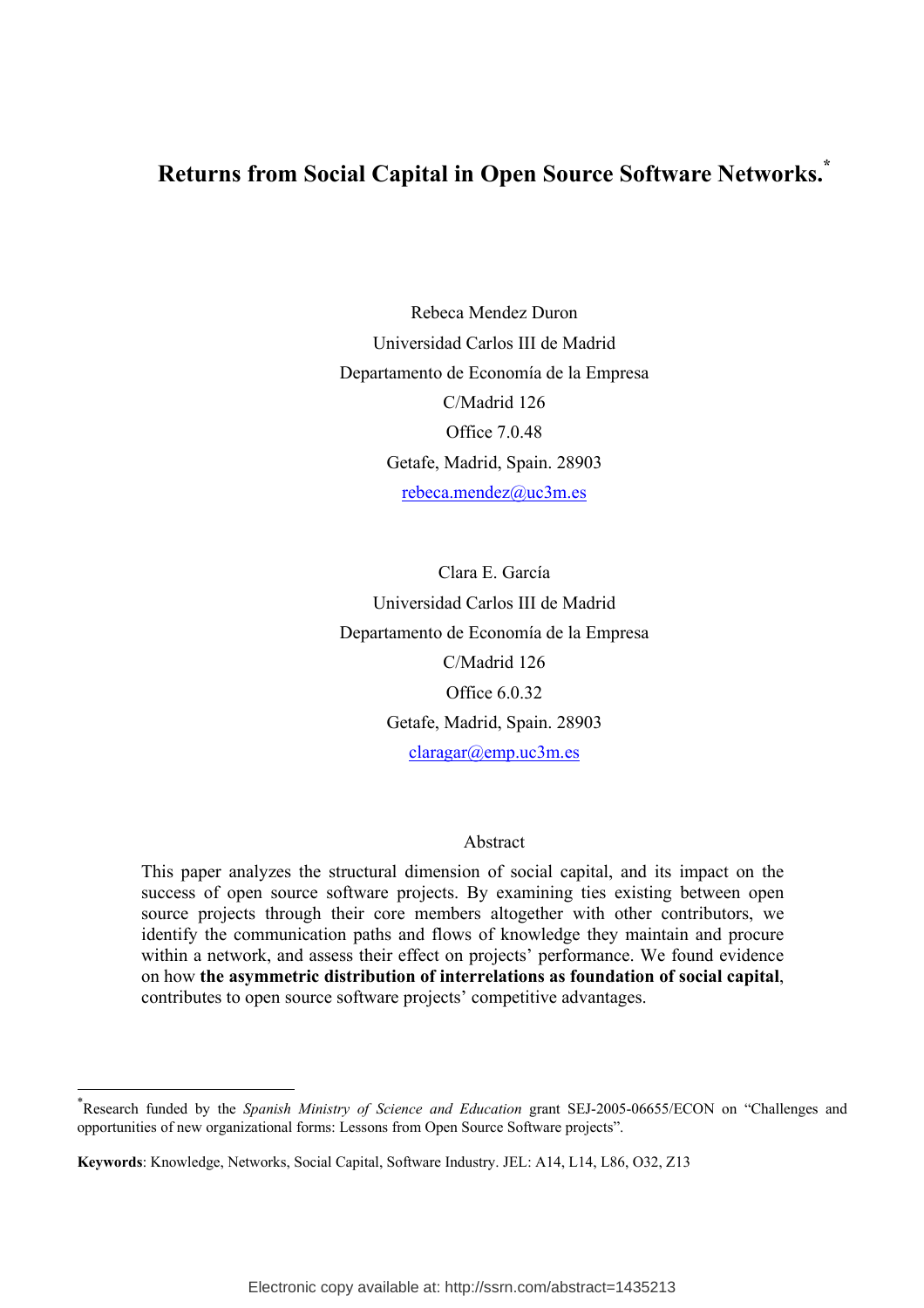# **Returns from Social Capital in Open Source Software Networks.\***

#### Abstract

This paper analyzes the structural dimension of social capital, and its impact on the success of open source software projects. By examining ties existing between open source projects through their core members altogether with other contributors, we identify the communication paths and flows of knowledge they maintain and procure within a network, and assess their effect on projects' performance. We found evidence on how **the asymmetric distribution of interrelations as foundation of social capital**, contributes to open source software projects' competitive advantages.

<sup>\*</sup> Research funded by the *Spanish Ministry of Science and Education* grant SEJ-2005-06655/ECON on "Challenges and opportunities of new organizational forms: Lessons from Open Source Software projects".

**Keywords**: Knowledge, Networks, Social Capital, Software Industry. JEL: A14, L14, L86, O32, Z13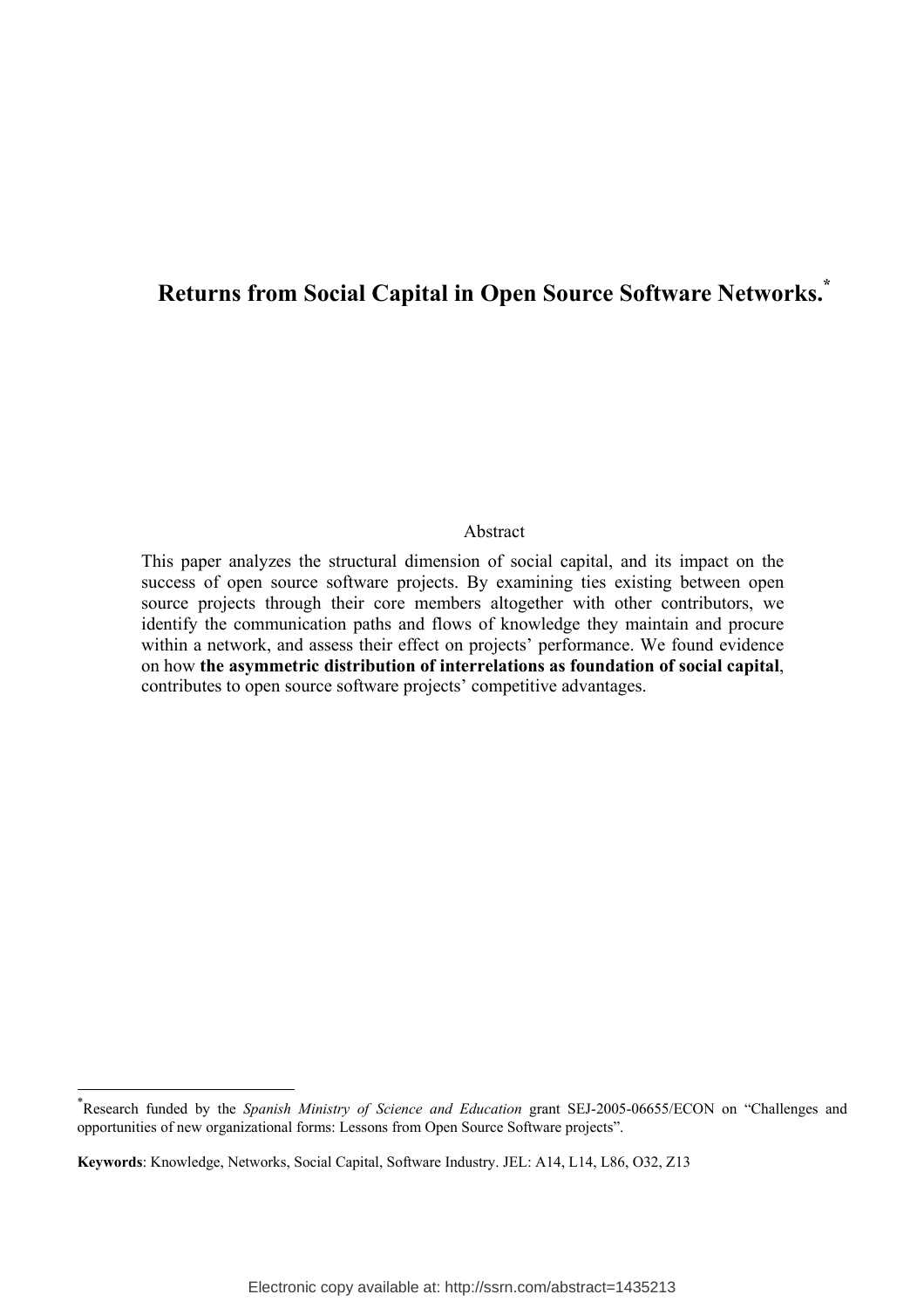# **1. Introduction.**

Social capital is one of the more important concepts in contemporary sociological research. Over the past two decades, the academic literature on social capital extends to explain differential patterns of economic growth as well as differences in organizational performance. Scholars interpret social capital as a metaphor about the gains individuals or groups may obtain by belonging and interacting in social network structures. These gains are widely understood as a unique competitive advantage created by personal interrelations that affect both individuals and groups (Burt, 2000). In spite of the use of alternative definitions on social capital and its effects on other variables, the success of social capital theories relates to the conclusion that being connected is beneficial for individuals, groups, firms and the working of a variegated number of institutions. Moreover, those benefits are the return to investment strategies oriented to institutionalize group relations into a social network (Portes, 1998).

From the sociological perspective, social capital serves as a cohesion mechanism on which individuals rely for coordinated collective activity (Putnam, 1995). Social capital facilitates access to better conditions (Browning et al, 2006), from job (Yakubovich, 2005) to education (Coleman, 1988; Hargens, 2000) and health (Kawachi et al., 1997). Economists have studied social capital as one of the main drivers for economic growth (Knack and Keefer, 1997; Miguel et al. 2005). Academic work on strategic management focuses on social capital both at individual and organizational levels finding that being connected have a positive effect on organizational performance. Koka and Prescott (2002) find that if social capital represents the possibility of gathering information through strategic alliances, then its volume and diversity contribute to superior firm performance. Oh et al, (2004) analyze the positive effect of social capital on teamwork effectiveness as result of networks of friendship. The result is an increasing and dense body of literature that uses social capital as an independent variable to explain a wide range of social phenomena concluding that individuals or firms interacting within a network show a better performance than when they are alone.

However, there is not a common definition of social capital and its operationalization; social capital is a multidimensional construct. Coleman (1988) recognizes as first dimension the social structure and as second the actions agents take within the structure. Burt (1997) postulates social capital relies on connections that involve trust, obligation and exchange reciprocity. Portes (1998) considers a socio-relational dimension of social capital where agents get access to resources, and a stock dimension comprising the quantity and quality of those resources. Nahapiet and Ghoshal (1998) posit social capital is three-dimensional, there is a structure, a set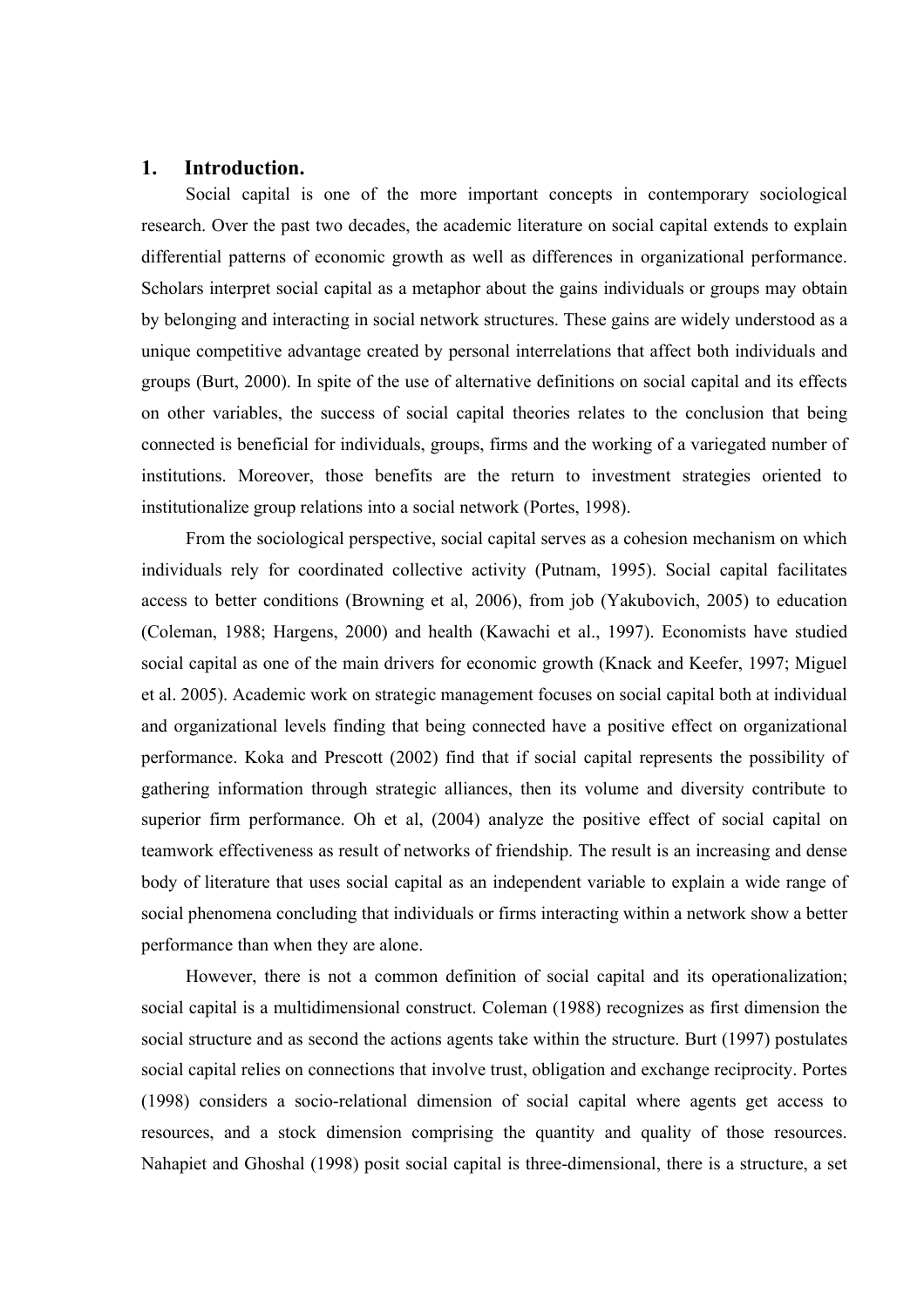of relations, and a cognitive bound about the exchange produced through structure and relations. Thus, social capital entails the underlying structure for exchange, where relations among individuals create and support a common understanding that promotes the generation of a public good exploitable by all individuals within the structure.

The lack of theoretical consensus shifts the attention to the relevance of social structures as the foundations where investment, accumulation and exploitation of social capital occur. Social capital is rooted in social networks, and more specifically in ties among agents that exchange information and provide access to resources. The structural dimension of social capital leads to a major emphasis on the density of connections and the relevance of strong ties in closed networks (Coleman, 1988). Meanwhile Granovetter (1973) and Burt (1992) state for a sparse network, or a network through indirect relationships and gaps among agents, that facilitates social capital when referred to access to resources. Nevertheless, the direction of connections is the least studied feature; most contributions about social networks' influence on social capital have assumed that ties involve a **reciprocal relation.** Both agents at each end of the tie bring the same attention to the relation, in the form of resources or commitment; and that both can benefit equally from the relation. In contrast, settings where relations are asymmetrical are common, a couple of friends where one calls the other more often; a strategic alliance, where one of the parties brings a higher amount of resources, and so forth. Consequently, the creation of social capital and its further effects could not be the same as where ties are assumed strictly reciprocal. Therefore, asymmetrical relations within a social network could produce diverse outcomes for network actors.

This paper addresses the impact of asymmetrical patterns of exchange, as sources of social capital, on performance. We postulate that different ties among actors of a network compose a set of investments strategies shaping the stock of social capital available. We use ties between open source software (OSS) projects to identify such patterns of exchange. The analysis of interaction among projects becomes relevant as the emergence of OSS movement leads to the creation of repositories for software development. Repositories usually are internet-based sites that provide an organizational infrastructure to allow asynchronous exchanges among programmers, mobilize contribution of people otherwise hard to reach, and screen the contributions from redundant knowledge. A repository integrates a community that benefits from the exchange of knowledge among its members.

The suitability of OSS repositories to identify the structural dimension of social capital comes from the structure a repository provides through knowledge exchange. OSS programmers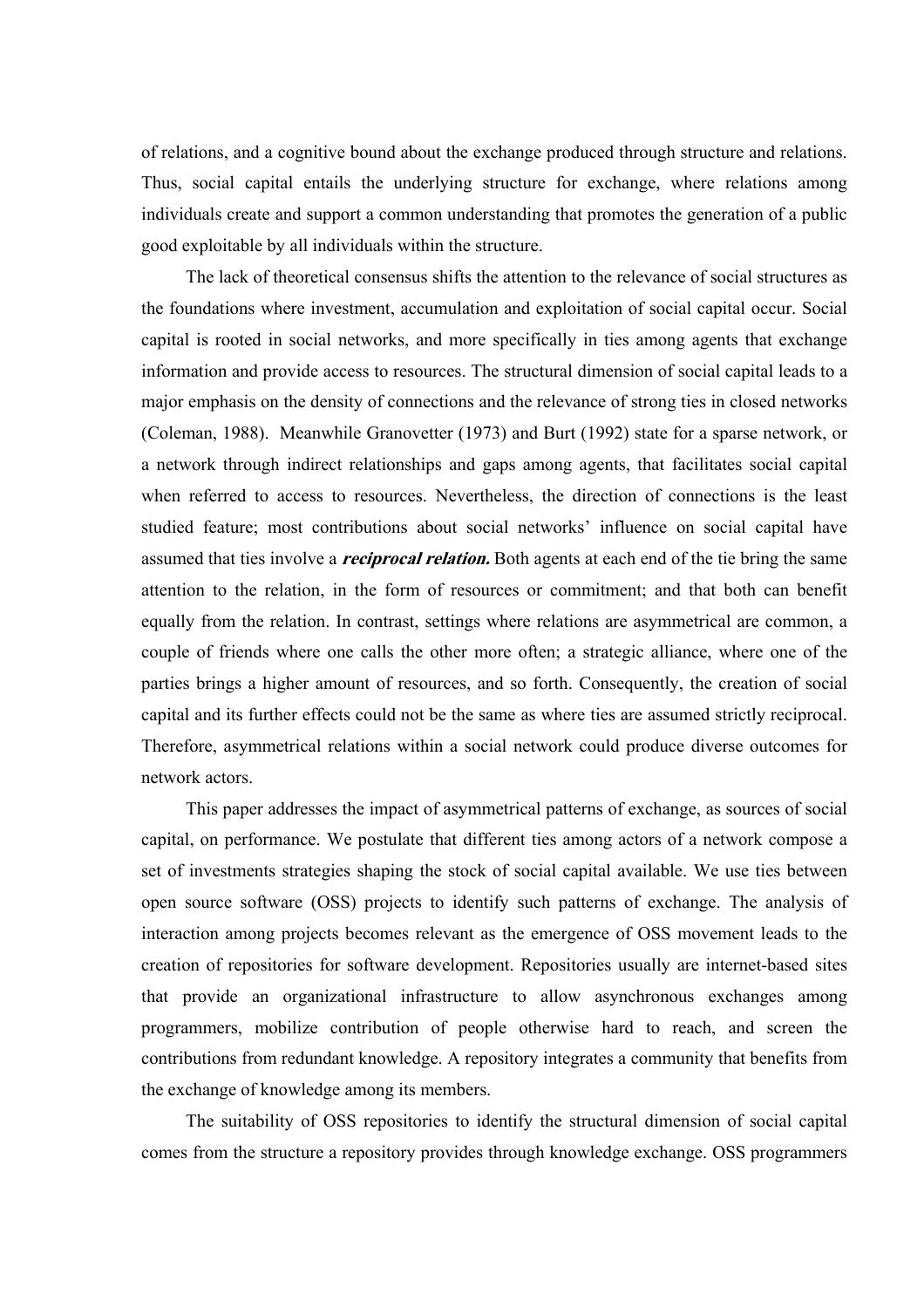interact by contributing their knowledge to own and others' projects but they do not necessarily receive the same amount or quality of contributions from other network actors: yet they generate expectations about others behaviour for giving up their knowledge. Therefore, it is interesting to analyze the knowledge flows throughout the community and their communication paths that sustain and reinforce social capital.

Through a panel data analysis of 2,962 software game projects we identify the structure of the network from the flows of knowledge and information among projects and through their *members* –or programmers belonging to the project, and *contributors* –those who engage in programming activities, and its effects on the overall performance of the project. Our analysis indicates that knowledge flows among projects are asymmetric as result of individual behaviour of both members and contributors. Moreover, we do not find evidence on reciprocity as contended by social capital proponents. We found that connections through contributors who bring their programming expertise inbound the project, besides being a source of new knowledge, improve project success. Additionally, our findings reveal that connections through members who sign up in other projects hinder the *focal* project success, unless they carry on programming activities transferring their knowledge towards other projects. Finally, we found that ties through shared membership and contribution hamper project success.

The present study contributes to social capital theory and its empirical analysis in several ways. First, we claim there are different individual strategies for investing in social capital, and these strategies come often in shape of asymmetric interactions within a given social (open) network. And, secondly, we support that social capital influences project's performance only if *contributors* provide new valuable knowledge whether inside or outside the *focal* project.

This paper presents our analysis as follows. First, we introduce the theoretical framework for a network-based approach to social capital. In section 3 we discussed the data and variables used, and in section 4 the main results are shown. Finally, we conclude by discussing the findings, its limitations and further research implications.

## **2. Networks as Sources of Social Capital: Theoretical Framework.**

### **2.1. On the nature of social networks and social capital.**

Research in sociology elucidates social capital as a concept that seems to explain, from a collective action perspective, a variety of social concerns like development of human capital, differential access to relevant positions and unevenly distributed resources in society (Bourdieu, 1983; Browning et al, 2006; Coleman, 1988; Hargens, 2000; Kawachi et al., 1997; Putnam,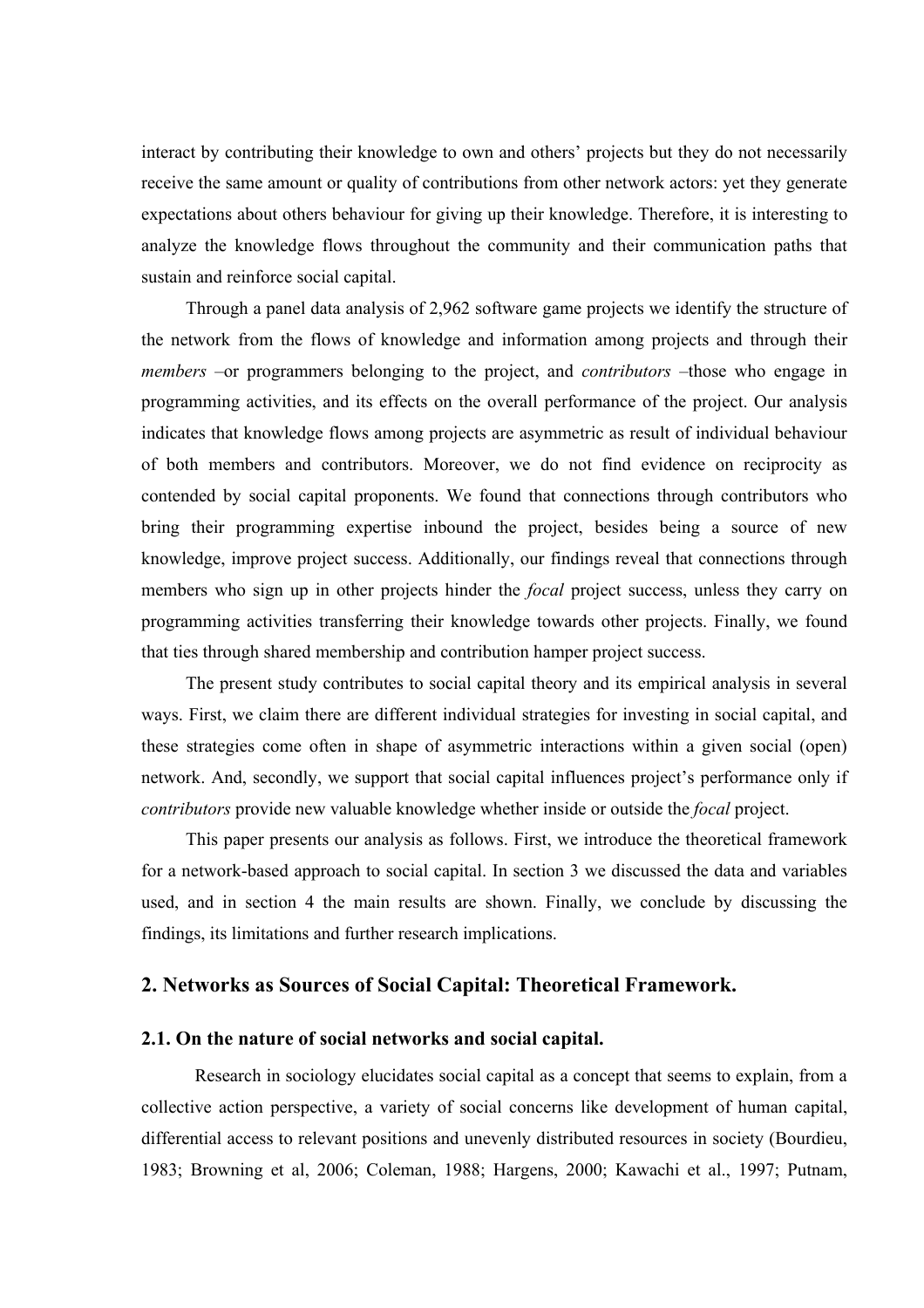1995; Yakubovich, 2005). Most sociological and political scientists refer to James S. Coleman' work on social capital who framed the term within the theory of rational action, where actors have control over their resources and act according to their own interest. Therefore, actors consider investing on social capital because such investment might yield a return. Social capital is a productive resource integrating a social structure with interactions among social actors. The outcome of social capital is the value that actors may obtain from the use of the resource for accomplishing their own interest (Coleman, 1988).

Research on social networks has an established and long tradition in other social disciplines (Burt, 1992; Granovetter, 1973; Larson, 1992; Powell, 1990; Zaheer and Bell, 2005; Zajac and Westphal, 1996) because of both interest in patterns of exchange and the important implications of networks in the spread of information and knowledge. Its empirical relevance relates to the *"new economic sociology"* and the role of networks as channels of information and resources (Koka and Prescott, 2002; Owen-Smith and Powell, 2004; Zaheer and Bell, 2005). Works in this domain emphasize social networks as the foundations for embeddedness, joint ventures and strategic alliances, board interlocks and more general group processes where it is possible to observe knowledge and information exchanges (Borgatti and Foster, 2003)  $\lceil \cdot \rceil$ . Social capital is a *unique resource*, and consequently a potential source of competitive advantage, coming from interpersonal relationships, which affect both individuals and the group or organization they belong. Then, accessing to external information and resources through social networks is a critical source of social capital (Burt, 1992).

Social capital applies to describe both the aggregate form and nature of relationships among organizational members (Coleman 1990, Leana and Van Buren 1999), and the linkages between the organization and its external stakeholders, competitors, or partners (Dyer and Singh 1998, Koka and Prescott 2002, Uzzi 1997).

The social network for an organization comprises the network of interactions created inside and outside the organization itself. An important branch of Sociologists and organization theorists such as Coleman (1990) tend look inside organizations and examine the relationship among individual members or groups (Koka and Prescott, 2002; Hansen 1999, Tsai and Ghoshal 1998). The social network of groups namely, active connections among group members,

l

 $1$  In management and organization studies, social networks denote a heterogeneous number of cooperative forms that vary from informal ties (Granovetter, 1985; Uzzi, 1996 and 1997) to formal and contractual arrangements such as strategic alliances (Ahuja, 2000; Larson, 1992). Organization's relationships, ranging from informal to formal or contractual, as well as the number of ties, all indicate the positive effects of network membership on firm's performance (Koka and Prescott, 2002; Mehra et al., 2006; Zaheer and Bell, 2005; Zajac and Westphal, 1996) and innovative outputs (Ahuja, 2000; Sorenson et al., 2002). Hence, technological partnerships –networks- are accurate predictors of firms' innovation and learning rates (Kogut, 2000).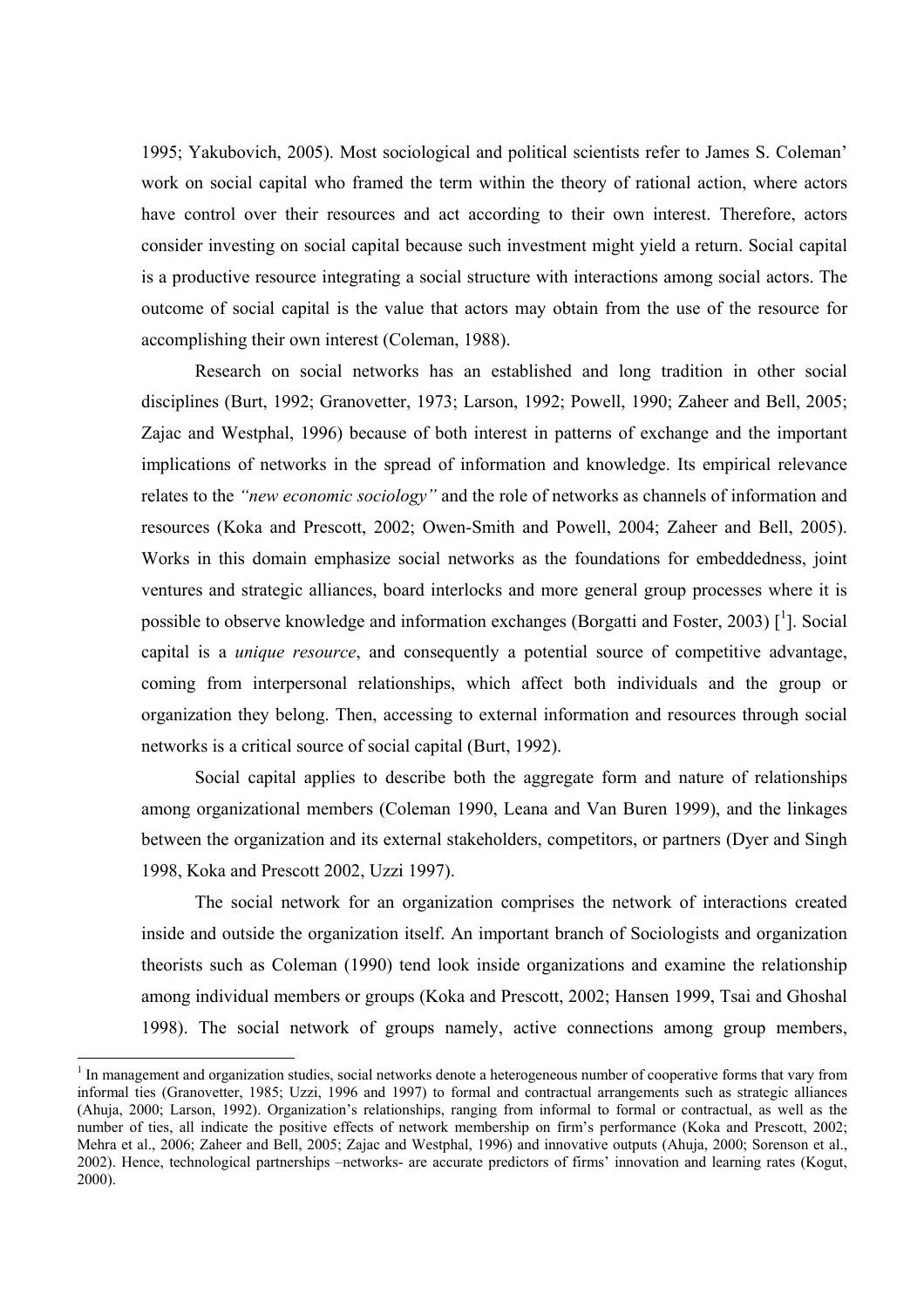contributes to the achievement of actors' goals at lower costs that in its absence. In such context, social capital refers to specific broad cross cutting interpersonal connections among all group members within [closed] networks. Closure of social networks provides collective sanctions and effective norms. Moreover, social capital within organization generates better knowledge sharing and transfer due to established trust, common language, and goals, through both formal and informal ties (Nahapiet and Ghoshal, 1998). Hence, prior studies found that knowledge sharing positively relates to factors such as strong [intra-group] ties (Wellman and Wortley 1990), colocation (Allen 1977), demographic similarity (Pelled 1996), status similarity (Cohen and Zhou 1991), and a history of prior relationships (Krackhardt 1992).

For those scholars who look the organization's outer social network, it relies on different sources, such as corporate board interlocks to obtain funding for non profits organizations (Galaskiewicz and Burt, 1991); or exchanges among scientists for producing innovations (Sorenson et al, 2002) and strategic alliances and cooperative agreements for commercialization or innovation (Ahuja, 2000). Most of these studies consider the advantage of a sparse network for the exchange of non-redundant information that leads to superior performance. Their basic arguments carry out two main concepts in social networks: *weak ties* and *structural holes*. In his study about how individuals obtain a job, Granovetter's (1973) makes a distinction between *strong* and *weak ties*; it has been widely used to refer to alternative sources of social capital. Strong ties refer to an actor's close friends; meanwhile weak ties refer to an actor's acquaintances; while the information an actor can get from strong ties is homogeneous across all her friends, the information she can get from weak ties is more heterogeneous and powerful (Granovetter, 1973). On the other hand, Burt (1992) defined *structural holes* as bridges among unconnected actors, structural holes enhance actors' brokerage activities by exploiting the empty spaces between dense areas of social interactions; they are gaps between non-redundant sources of information that increase social capital by avoiding constraints product of common knowledge.

Although all these studies recognize there are knowledge and information flows, they do not address directly the direction of the flow. Perhaps for empirical simplicity, the main assumption is both actors connected through a tie bring the same amount and quality of resources to the relationship, and both can jointly benefit. However, the outcome if only one of the actors supplies knowledge to a relationship could be different. Information and resources actors supply to the relation and thus, the knowledge available to all individuals in the network adopt a public good nature, where some of actors would free ride from the social capital created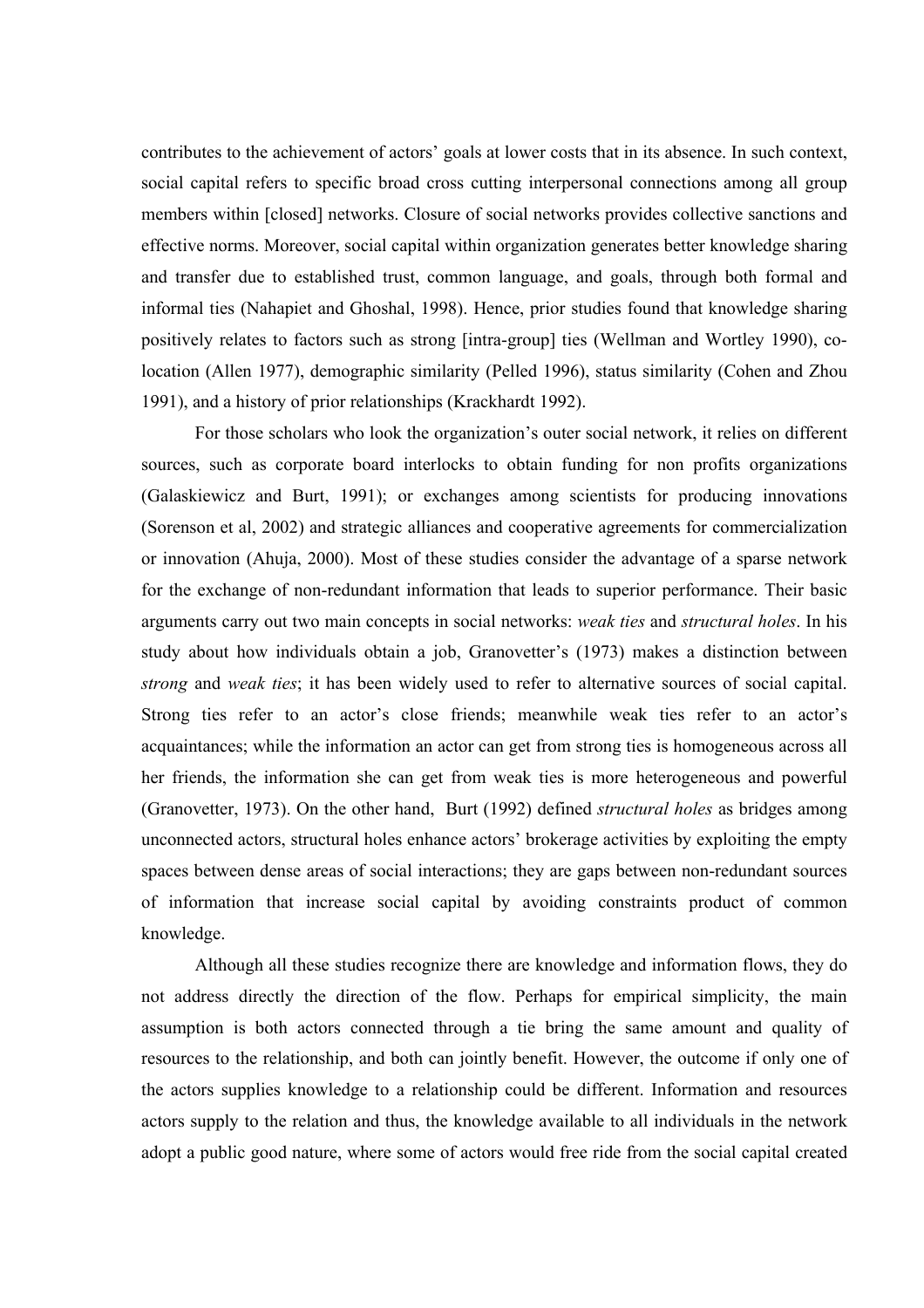(Coleman, 1988). This is more interesting when ties are weak, because agents cannot easily exert any type of sanction for sole actors free-riding from social relationships; besides, possibly agents do not care about sanctioning, but about developing a future expectation on the relationship (Nahapiet and Ghoshal, 1998). Thus, we should not underestimate that nature and direction of relationships might shape social capital and therefore their impact on benefit for actors.

#### **2.2. On the nature of OSS networks and social capital.**

Open Source Software (OSS) movement recently receives enormous attention because OSS development process, products' commercialization, and diffusion differ dramatically from proprietary software solutions. Moreover, issues on OSS intellectual property rights regimes cannot be isolated from its own development processes, grounded on the voluntary basis of programmers' contributions (Lerner and Tirole, 2001 and 2002).

Individual programmers contribute to the development of core tasks, the debugging and improvement of programs until their completion for different reasons (Raymond, 1999) for different reasons. First, self-interested behaviour –programmers need the software and its improvements for their own purposes- and, alternatively, expectations from reciprocity (Baldwin and Clark, 2006; Bergquist and Ljungberg, 2001; DiBona et al., 1999; Kollock, 1999). Second, reputation, and associated rents gained by those who make high quality contributions (Lakhani and Wolf, 2002). Third, philanthropic behaviour linked to the enjoyment of the contribution itself (Raymond, 1999).

Social capital also applies to give some answers about individual motivations to contribute; programmers consider useful to maintain the social network alive and nurture the relation by providing their knowledge. This assertion is consistent to Nahapiet and Ghoshal (1998), who postulate that the relational dimension of social capital induces actors to formulate an expectation on the value of the resources they supply to the structure  $\binom{2}{1}$ .

The OSS movement gains prominence as projects, independently of their domain and scale, organize accordingly to the principles of a community of practice: open and selforganizing [electronic] networks in which values, norms and beliefs shared by software developers rest upon *generalized exchange* mechanisms. Those mechanisms consist on providing resources to the community through giving them to a focal actor, and not expecting

 $\frac{1}{2}$  Nahapiet and Ghoshal (1998) identify three social capital's dimensions that inhere in knowledge exchange and recombination: (1) structural, that reflects the impersonal pattern of ties; (2) relational, as a sense of trust, norms, obligations and expectations that actors develop along connections; and (3) cognitive, as the bonding force, such as shared understanding and identification that hold the group together. These three aspects of social capital mingle to improve information transmission and absorption among organizational members, thus enhancing overall organizational performance.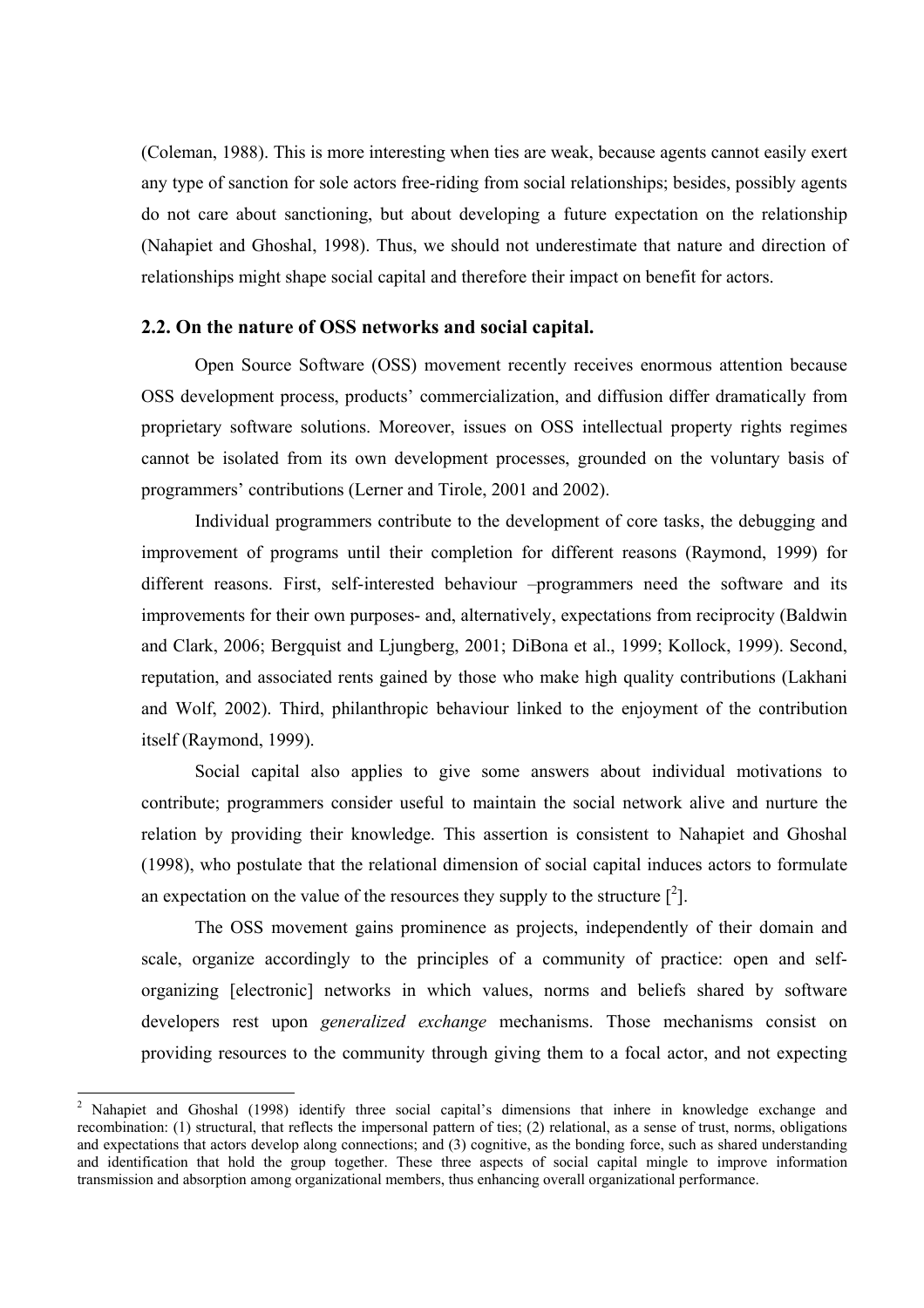she will return the favour, but other actors belonging to the community will give you in return (Takahashi, 2000). Consequently, social scholars' focus on the mechanisms and foundations underlying the network formation since it represents a valuable setting for conducting research on basic aspects of the social organization, such as cooperation, and the emergence of open networks as enduring forms of governance (Lakhani and Von Hippel, 2003).

The aim of research on OSS has been to provide robust explanations to why individuals participate in generalized exchange systems characterized by unilateral resource giving (Lakhani and Von Hippel, 2003).  $\left[ \begin{array}{c} 3 \end{array} \right]$  The study of generalized exchange within a wide number of social settings points out the presence of *[fixed] network structures* (closed) as well as the implementation of monitoring mechanisms on individuals' behaviour (Takahashi, 2000). In *nonfixed networks* (open), as those within OSS, *pure generalized exchange* might emerge where the collective sense of fairness allows for unilateral giving while preventing from free riding behaviour (Ekeh, 1974), and whenever gift givers may choose the recipients ("fairness-based selective giving"). However, Takahashi (2000) states that *"the fairness-based selective strategy is characterized by actors endowed with options for leaving the current relation and forming a new relation […] but it cannot really explain generalized exchange patterns when actors are strangers";* thus the OSS network challenges some of the established requirements emphasized by previous literature. First, cooperation takes place among a large, heterogeneous and ever changing number of individuals. This implies, OSS is by definition an open and flexible network [<sup>4</sup>]; where, typically, participants are strangers and, there are no long-term commitments. Second, membership relies on self-selection and, consequently, it downwards expectations on contributions, both at the level of individual programmers that should reciprocate and their reciprocation quality. Even in these tough conditions, they manage to work together over time in the building of complex and sophisticated software "artifacts". Moreover, without active contribution and participation collaborative knowledge will not succeed.

Alternatively, generalized reciprocity, from a social capital perspective, reflects a collective norm as product of social interaction (Putnam, 1995). Similarly, Nahapiet and Ghoshal (1998) argue that reciprocity, shared norms and values, mutual trust and identification with the community are the four critical components of the relational dimension of social capital.

 $3$  Unilateral resource giving within social and economic exchanges may emerge because of: (1) pure altruistic behaviour; (2) collective norms that punish any form of free riding, and (3) rational choice under game theoretic frameworks in which predominates the existence of incentive structures to solve social dilemmas (Olson, 1965)

Programmers are geographically distant; they come from different cultures, languages, traditions and differ in personal, professional and social features.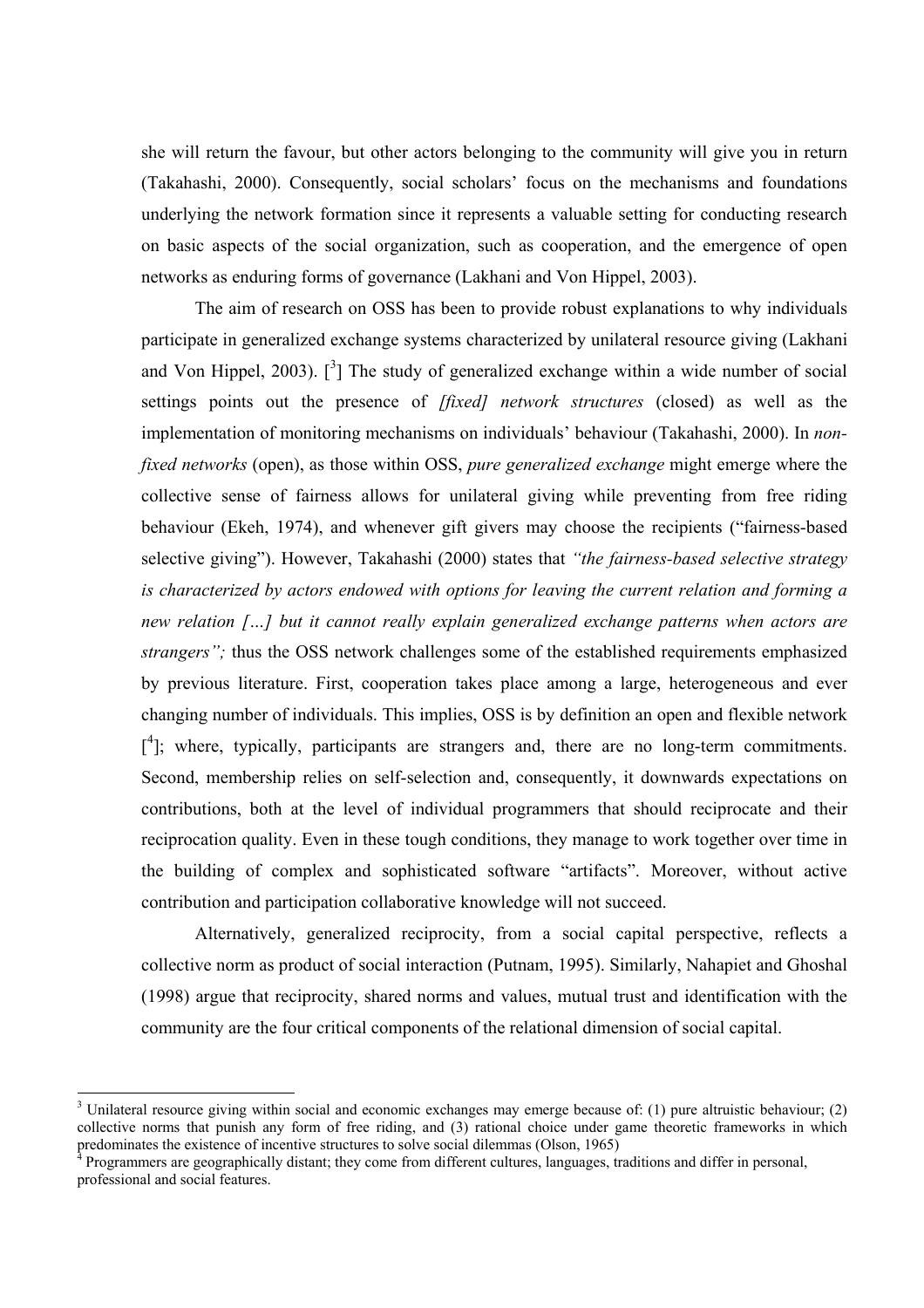Previous studies about OSS relate social capital to the intrinsic nature of the movement. Meanwhile, studies about big OSS projects such as Linux and Apache support the presence of this background idea of social capital (Bergquist and Ljunberg, 2001; McKelvey, 2001); as big projects nurture themselves from individual contributions, thus the overall effect comes straight forward as soon as they capture new contributors. More recently, Long (2006) support the positive influence of social capital as measured by density of ties on collective activity and productivity. When referring to OSS networks, Zhang (2007) identifies previous ties among a group of programmers as a powerful predictor of further members' affiliation to specific projects. Consequently, the existence and density of prior ties, between the initiator of the project and developers positively influences the probability of a project to attract more individuals. All these studies support the influence of social capital on performance from a perspective of closed networks, meaning the there is reciprocity.

However, there is empirical evidence to suggest that the nature of ties explains additional variance in outcomes beyond that explained by structure alone (Lin 1999). Social capital is not just the network itself, nor the links among people that comprise it, but the resources created by the existence and character of those links.

Based on previous revision of the literature and the state of the art, this paper analyzes the effects of a heterogeneous set of ties on projects performance. The basic idea underlying this paper is close to Burt's (1997) hypothesis on structural holes "*new ideas emerge from selection and synthesis across structural holes*"; and Granovetter's (1973) hypothesis on weak ties "*whatever is to be diffused can reach a larger number of people, and traverse greater social distance when passed through weak ties rather than strong [ties]"*. Consequently, the research questions addressed are: (1) *Does a focal project that receives knowledge from other actors improves its performance? (2) Are these effects comparable to those obtain from giving knowledge to other actors? And (3) what are the effects on performance of a focal project where its members engage in generalized reciprocity towards other projects?* 

## **3. Data and Analysis.**

### **3.1. Data setting.**

The data we use in this analysis come from the SourceForge.net Research Data (Department of Computer Science and Engineering, University of Notre Dame). SourceForge.net is the largest repository of open source software; it hosts over 140,000 projects and gathers over 1.5 million of registered users. SourceForge.net belongs to OSTG, Inc, who has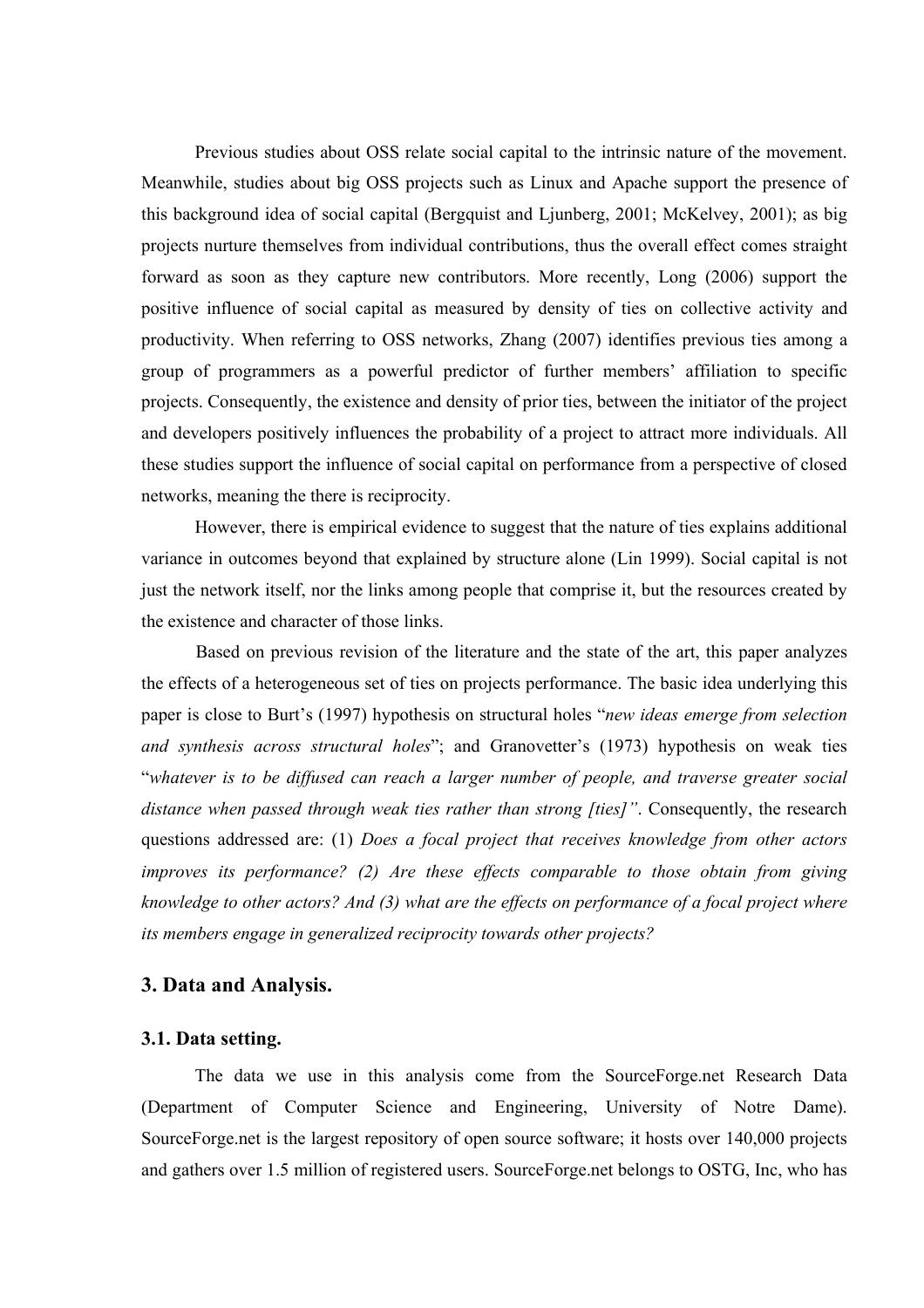shared activity data with the University of Notre Dame for the purpose of academic research on OSS, under the condition to share further the data to other researchers interested in open source software phenomenon (Christley and Madey, 2005).

Sourceforge.net as a repository has several characteristics that promote network exchanges. The purpose of repository is to provide a platform for software development over a worldwide web infrastructure for knowledge exchange. They host projects and provide tools that allow asynchronous communication, stock people's contribution, and screen software from redundant knowledge. To host a project, an initiator should register on the network; and post a message to the platform indicating the type of software, its purpose and target public, the intellectual property regime, the programming language, the user interface, the phase of development and the team workforce who will be responsible for developing and controlling the software. Then Sourceforge.net administrators authorize the creation of a space for hosting the project, if it satisfies the main premises for the repository. Once the repository hosts the project, then it registers and controls all its activity. Every time there is a movement on the project, the repository electronically archives the information; these movements may include communications among members, forum posts, and more important, the *artifacts* –or modules of software code, produced by the people engaged in programming activities. As an important feature of a repository is to open the access to projects to everybody on the worldwide web, every single person, registered or not on Sourceforge.net, may see the project, look at the code, and contribute. For the purpose of this study, we label the team workforce appointed by the project initiator as *members* of the project; these members of the project may perform different roles, from project administrator to language translator. We denote all persons who contribute to software development as *contributors*. We should notice that not all *members* of the project are *contributors* and that not all *contributors* are *members* of the project. Another important feature of the repository is that it records changes in the team workforce, so it is possible to know if there are new members or if some of them have quitted the project. As repository tracks all artifacts records we can identify who are contributors and who are just members of the project. Moreover, we can identify if an individual who is member of a particular project is simultaneously member of another project. Hence, the social network for knowledge exchange comprises four pure forms of ties among projects $[5]$ : "member"- "member", "contributormember", "member"-"contributor", "contributor-contributor"; and five mixed forms of ties

<sup>&</sup>lt;sup>5</sup> Woolcock (1998) classified ties as bridging, bonding, and linking social capital. Bridging refers to relations between more distant and heterogeneous members; bonding indicates higher levels of homogeneity, while linking relates to the capability to leverage resources and information beyond the community.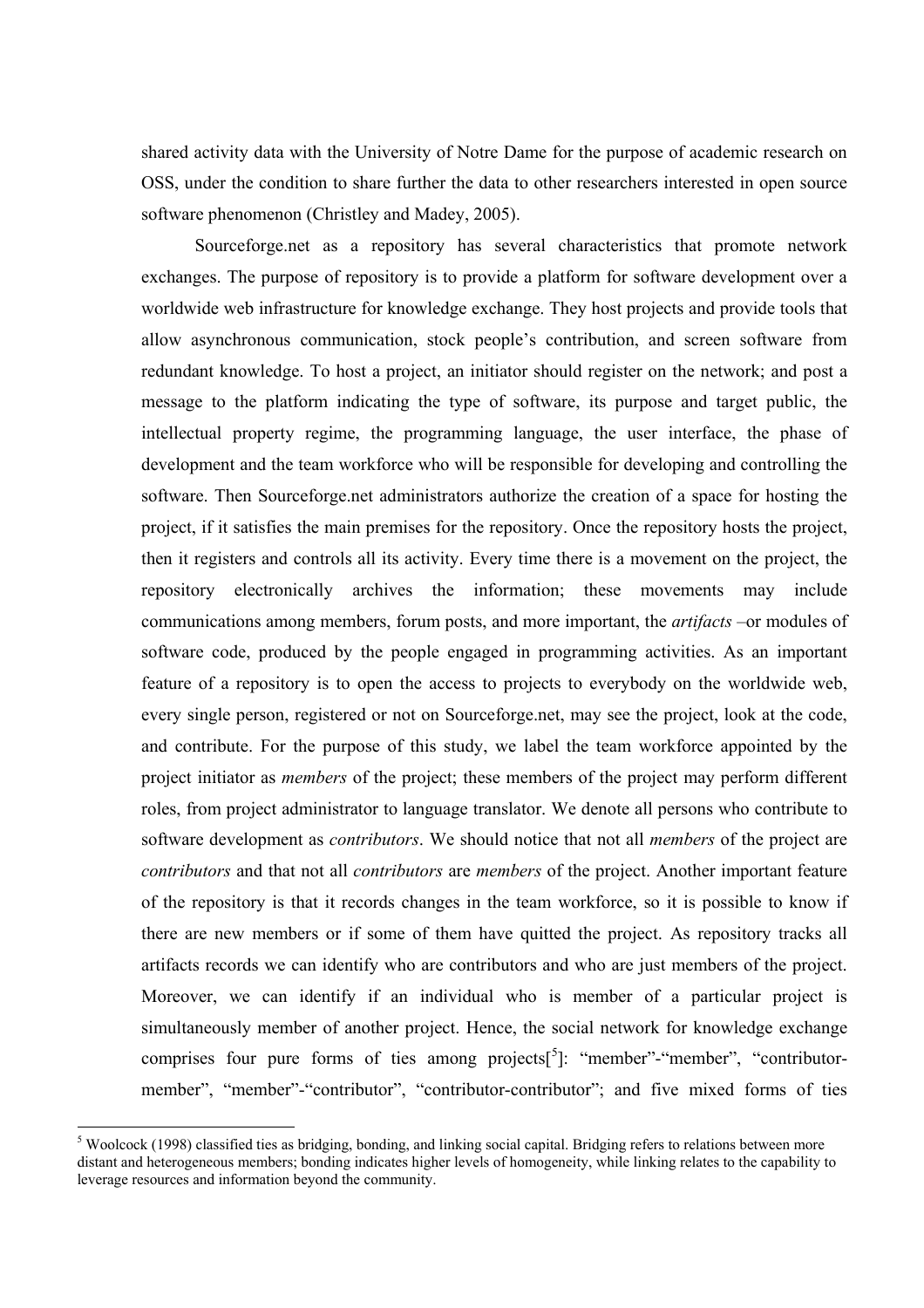among projects: "member/contributor"-"member", "member/contributor"-contributor; "member/contributor"-"member/contributor", "member"-"member/contributor" and "contributor-"member/contributor".

Particularly, our dataset is a sub-sample of 2,962 valid observations over twelve months of projects aimed at developing games' software. To get this sample, we look at the monthly dumps of data and select all projects that belong to the category of GNU Public License (GPL)  $[6]$ . We restrict the sample to such license to guarantee that projects were not subject to any restriction for copy, adoption and distribution, so all software is equally prone to reach the same audience. Then, we limit the sample to games in a general category. This selection obeys to the purpose of tapping an appropriate measure of project performance. Although performance measures will be discussed below, we should advance we are interested in measuring performance as *market penetration of software*; thus, we should pick a category of projects whose target markets were not constrained by the programming skills and abilities of end users. Further, we restrict the sample for the projects that were alive during the whole sample, we make this decision because dataset classifies a project as "alive" –when the repository still host the project, and "dead" when they quit the repository. Unfortunately, it is impossibly to distinguish if the project has quitted the repository because it went independently, or moved to other repository, or just ended; thus, their disappearance does not necessarily relate to market demands, or product lifecycles, but to managerial premises. Finally, we look at those projects whose information on downloading activity is available, as the source of information comes from relational database, some observations could be missing in the joining process. We follow this procedure over twelve months running from February 2005 to January 2006, to build an unbalanced panel with 25,722 total observations.

To answer the research questions we chose "projects" as unit of analysis. Our concern is the effect of asymmetrical relationships on project's performance. The organizational structure of OSS projects resembles the organizational structure of a small enterprise, they have leaders and subordinates, they show labour division, they pursue a common goal, and they produce a tangible product. We also need a unit of analysis that reflects a common stock of knowledge. Software projects in general and OSS projects in particular, exhibit at least two properties: (1) they have a modular architecture and (2) outcomes may vary along the design process allowing the introduction of new modules and creating an option value for development. These two properties suggest projects themselves become a stock of social capital supplied by members and

l

<sup>&</sup>lt;sup>6</sup> GPL grants the programmers and users of software the privileges on freedom to distribute and modify copies of the software, and transfers those privileges to further developments.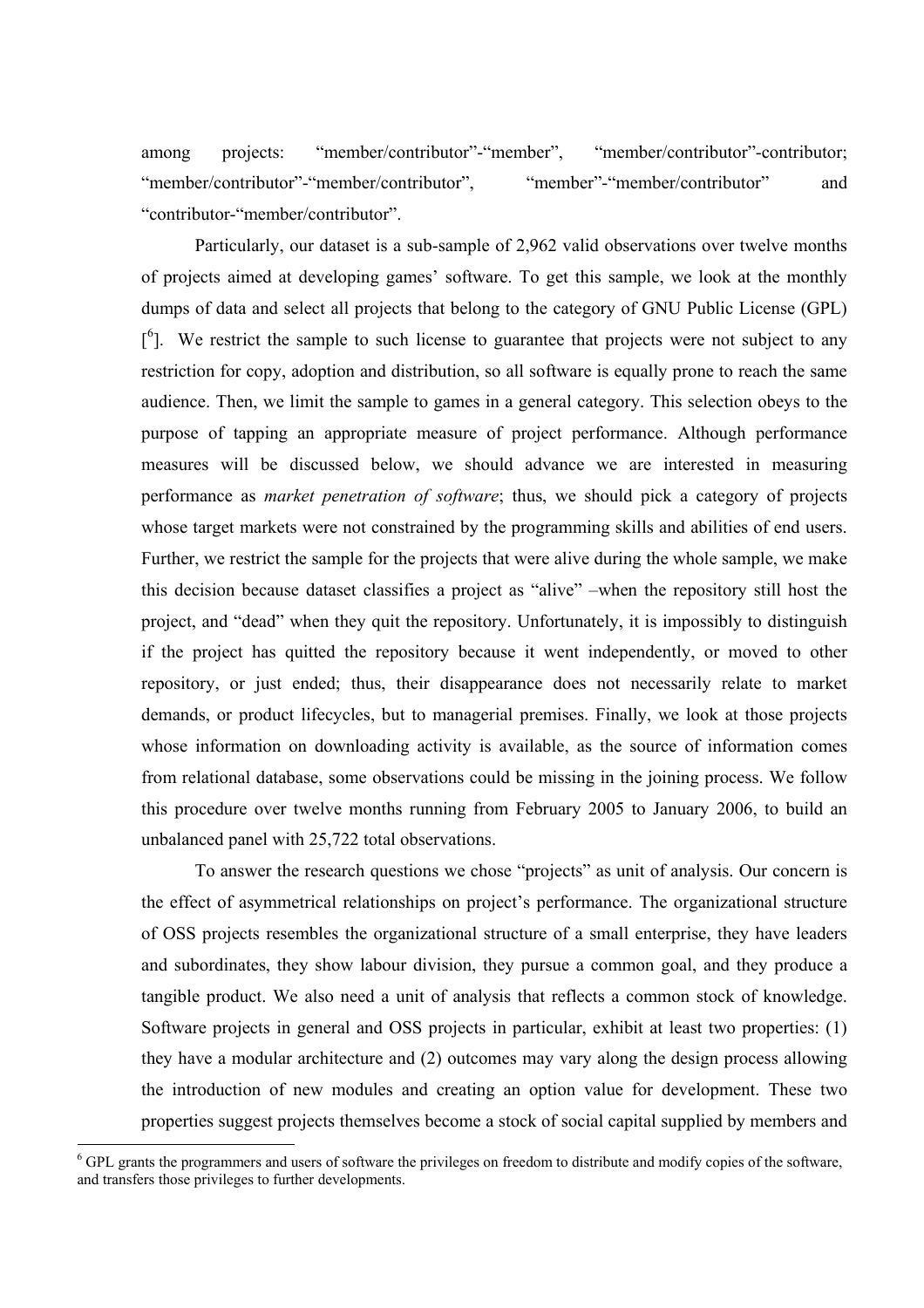contributors. This unit of analysis is consistent with Ahuja (2000) and Larson (1992), when analyzing strategic alliances between firms.

## **3.2 Variables and analysis.**

#### **Dependent Variable. Performance.**

We present *performance* as dependent variable, for that we use number of downloads as a measure of project performance. A download means one user retrieves the executable files of the software for her private use; thus downloads is an output measure of success or popularity along a mass of users. Number of downloads is consistent with the nature of a software game as a digital good through Internet, because downloading is the sole way to access it; besides, it is a common measure of performance in OSS (Crowston et al, 2003).

#### **Independent Variable. Social network as a source of social capital.**

Social capital measures are largely heterogeneous within academic literature, thus they vary as they refer to different social capital perspectives  $\lceil \cdot \rceil$ . In this paper our measure of social capital lies on knowledge flows and refers to the sum of [complementary] resources attainable through a social network that include both unidirectional and bidirectional relations. In our analysis, we test whether asymmetries in knowledge flows in the social network of projects generate different outcomes in terms of projects' performance.

Here we measure ties among projects through the individuals' member and contributor roles at projects on the network over time. The presence of such ties indicates knowledge flows that enhance performance of the focal project. Our research setting is consistent to Granovetter (1973) proposition about "*weak ties are more likely to link members of different small groups than are strong ones, which tend to be concentrated within particular groups"*. This perspective is also similar to much of previous research on strategic alliances and business partnerships and innovation performance (Ahuja, 2000; Kogut, 2000).

We focus on binary relationships since they represent ties between pairs of projects linked through at least one of their members or contributors; if projects share more than one member or a contributor we count just one tie. Accounting for sharing one or more members as just one tie reduce redundancy because we want to measure a transfer of knowledge; this

<sup>&</sup>lt;sup>5</sup> For example, in the Putnam's tradition, social capital measures membership to voluntary organizations as an indicator of networks together with norms and social trust (Putnam, 1995; Tsai and Goshal, 1998). In a Granovetter's and Burt's tradition, social capital measures to some extent the information flows through exchanges among partners (Glaeser et al, 2000; Koka and Prescott 2002; Oh et al, 2004).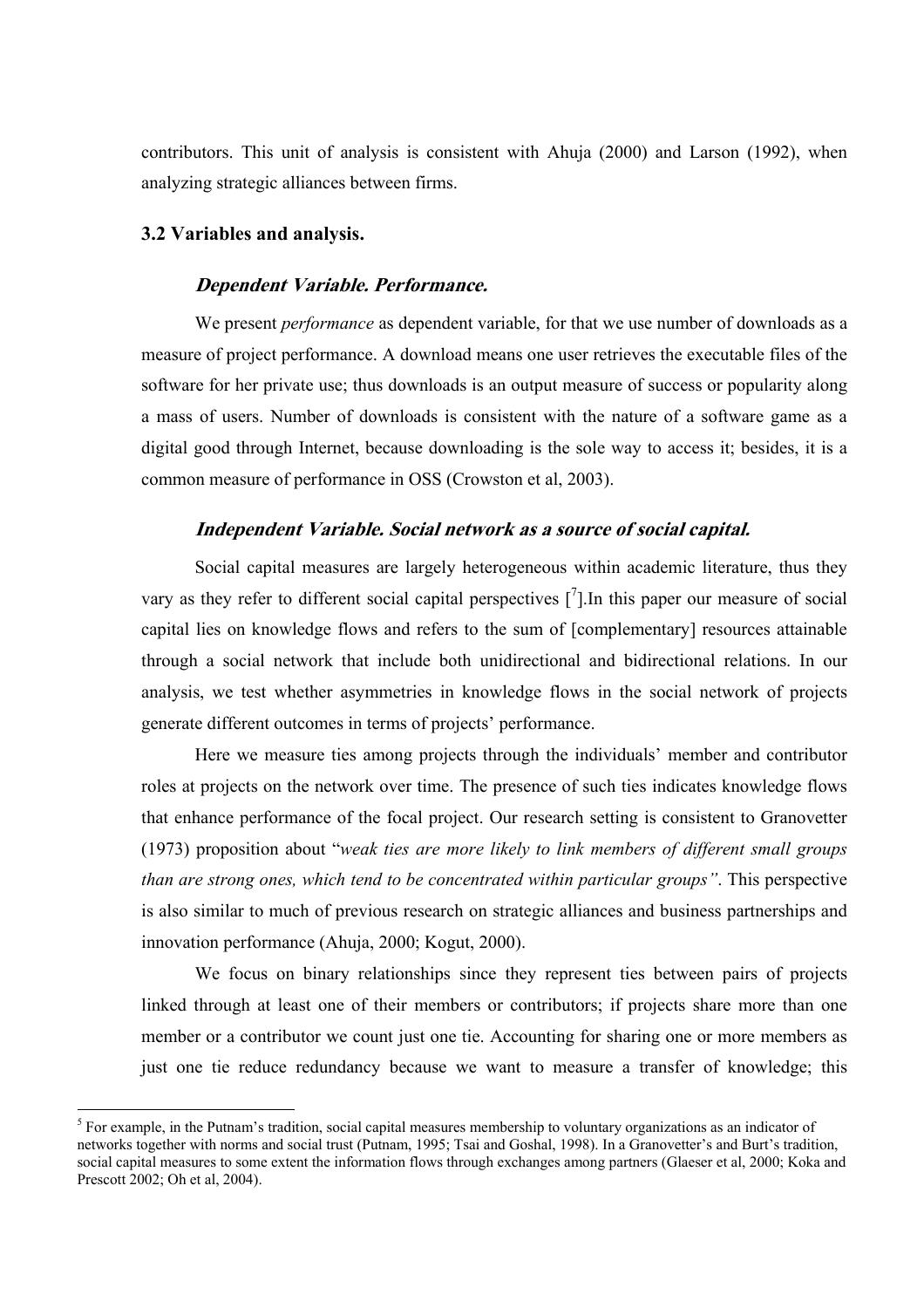practice helps also to diminish a plausible effect of excess downloading just for having more members involved in both projects. For example, if the number of individual programmers from project **A** contributing to project **B** is three, it counts as one tie between projects **A** and **B**. Thus, our measure for ties represents a linkage between the focal project and any other project within the SourceForge.net.

However, the important feature we want to test is the direction of the tie and the asymmetry in the knowledge flows. We distinguish between those ties that provide *inbound* knowledge –or ties through individuals who play the "contributor" or "member/contributor" role in the focal project, from those ties who give *outbound* knowledge to other projects –or ties through individuals who play the "contributor" or "member/contributor" role in other projects. Besides, we observe the sources of shared knowledge both inbound and outbound and separate them from strictly unidirectional knowledge flows. All categories of ties measure knowledge flows from the focal project's point of view, therefore, although above we define nine forms of ties we can group those that represent the same tie in terms of knowledge flow for the focal project. The independent variables include:

(1) *Shared-inbound* ties: It measures ties from individuals that simultaneously are members and contributors in a focal project and are members in another. They indicate all focal project non-redundant ties through the form of "member/contributor"-"member" ties.

(2) *Shared-outbound* ties: It measures ties from individuals that simultaneously are members and contributors in a focal project but contributors in another. They indicate all focal project non-redundant ties through the form of "member/contributor"-"contributor".

(3) *Active-inbound* ties: We consider ties from individuals that contribute to a focal project, not being members, and actively contribute to other projects. They measure all focal project non-redundant ties through the forms "contributor"-"contributor" and "contributor"-"member/contributor".

(4) *Active-outbound* ties*:* We consider ties from individuals members of the focal project that actively contribute to other projects. They measure all focal project non-redundant ties through the forms "member"-"contributor" and "member"-"member/contributor".

(5) *Inactive-inbound* ties: It measures ties from contributors to focal projects that are members in other projects. They measure all focal project non-redundant ties through the form "contributor"-"member".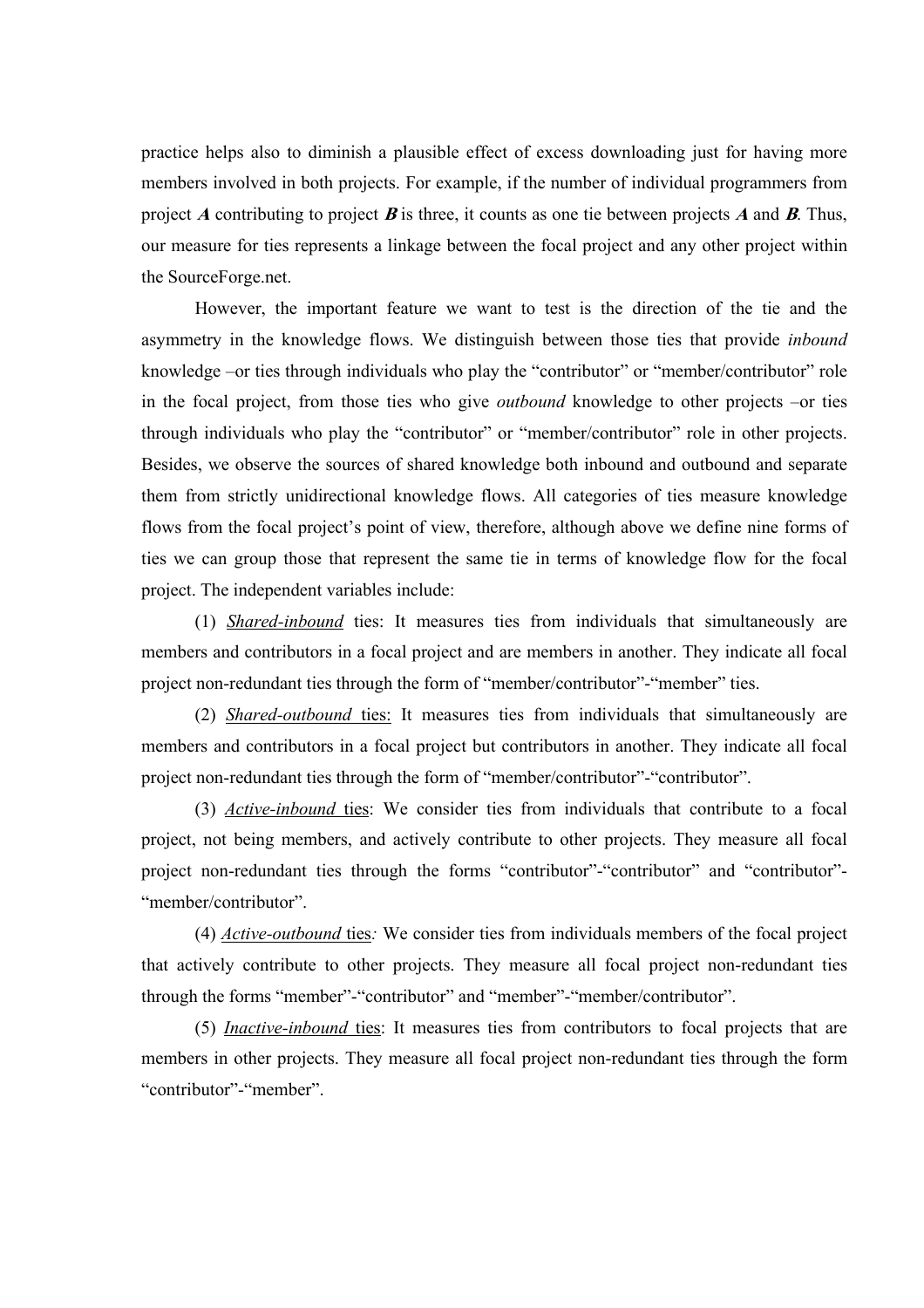(6) *Inactive-outbound* ties: It measures ties from individuals that are members in both focal and other projects. They measure all focal project non-redundant ties through the form "member"-"member".

## **Control variables**

- (1) *Project SIZE:* Number of members of focal project.
- (2) *AGE:* Age of the project in days.

(3) *STAGE:* OSS projects included in our database are at different stages of development, going from planning, pre-alpha, alpha, beta, production, mature and inactive. The status of the project and its ability to attract programmers, and therefore the number of ties and contributions from outside, are strongly associated. At its first stage, the core process is the creation of an initial system that will evolve over time. At last stages, the core process is the diffusion of the product. Thus, we controlled for the evolution as the project may require different knowledge along its stages.

(4) *Characteristics*: We controlled for characteristics such as programming language, operating system, user interface, intended audience, and speaking language of the game.

In order to test our hypotheses on a dynamic approach, we use a differences-indifferences fixed effects estimator; it is taking differences in both dependent and independent variables in a monthly basis. Therefore, we condition a variation in performance at month  $t+1$ respect to month  $t$ , to a variation on ties at month  $t+1$  respect to month  $t$ , controlling for project's fixed effects over the period of study. We want to measure how a variation on a pattern of knowledge flows influences the monthly rate of downloading. The use of this type of regression method obeys to our intention of testing how differential rates of social capital investment strategies condition organizational performance –in our setting project performance.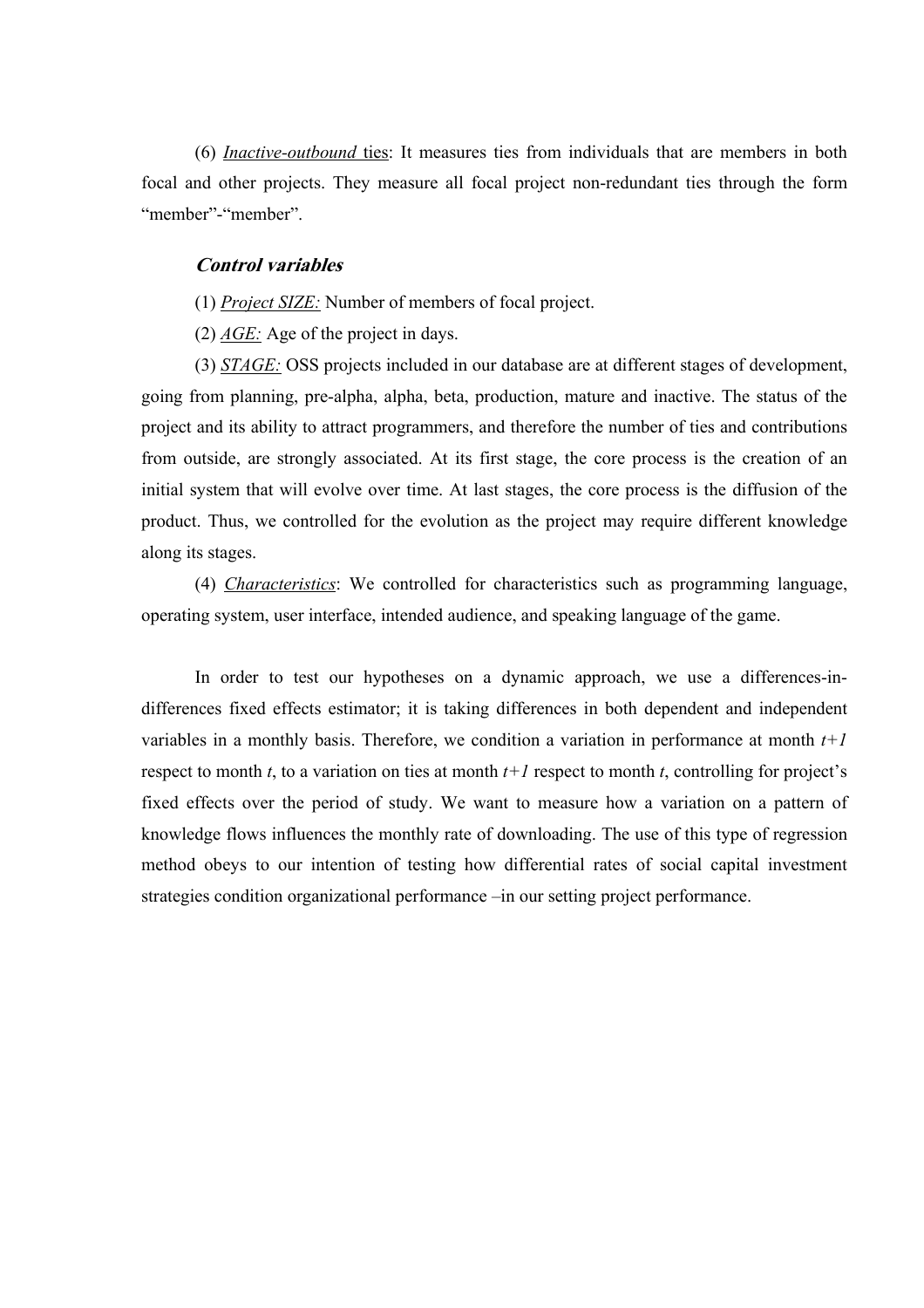|             | <b>Expected</b>                                       |                    |
|-------------|-------------------------------------------------------|--------------------|
|             |                                                       | effects            |
|             | Dependent: Performance                                |                    |
| Independent |                                                       |                    |
|             | Active-Inbound                                        | $^{(+)}$           |
|             | <i>Inactive-Inbound</i>                               | $^{(+)}$           |
|             | ,,,,,,,,,,,,,,,,,,,,,,,,,,,,,,,,,,<br>Active-Outbound | $(-)$              |
|             | Inactive-Outbound                                     | $(\textnormal{-})$ |
|             | Shared-Inbound                                        | $\left( -\right)$  |
|             | Shared-Outbound                                       | $\left( -\right)$  |
| Controls    | <b>Size</b>                                           | $^{(+)}$           |
|             | <br>Age                                               | $\left( -\right)$  |
|             | <br>Stage                                             | $(-)$              |

Table 1. Measures and expected effects

# **4. RESULTS**

Table 2 reports basic descriptive statistics for the dependent and independent variables. Table 3 reports the results from differences-in-differences fixed effects on downloads. We conduced our empirical analysis aggregating ties at different levels of the possible "member" and "contribution" combinations. Here we show two basic regressions; Model 1 presents the base model with controls. The control variables do not significantly explain variation in rates of downloads by themselves. Model 2 contains all our measures for ties as explanatory variables. We obtain that *shared-inbound* ties have a negative and significant effect on performance. It indicates there is no such benefit in overall performance from having individuals who simultaneously play the "member"-"contributor" role in the focal project while they play only the "member" role on other projects. This particular result is consistent to our hypothesis. The results also show that *active-inbound* ties have a positive and significant effect on the rate of downloads. It means there is a benefit from receiving assistance from individuals who play the role "contributor" role in focal project while they also contribute in others. This result is also consistent to our hypothesis.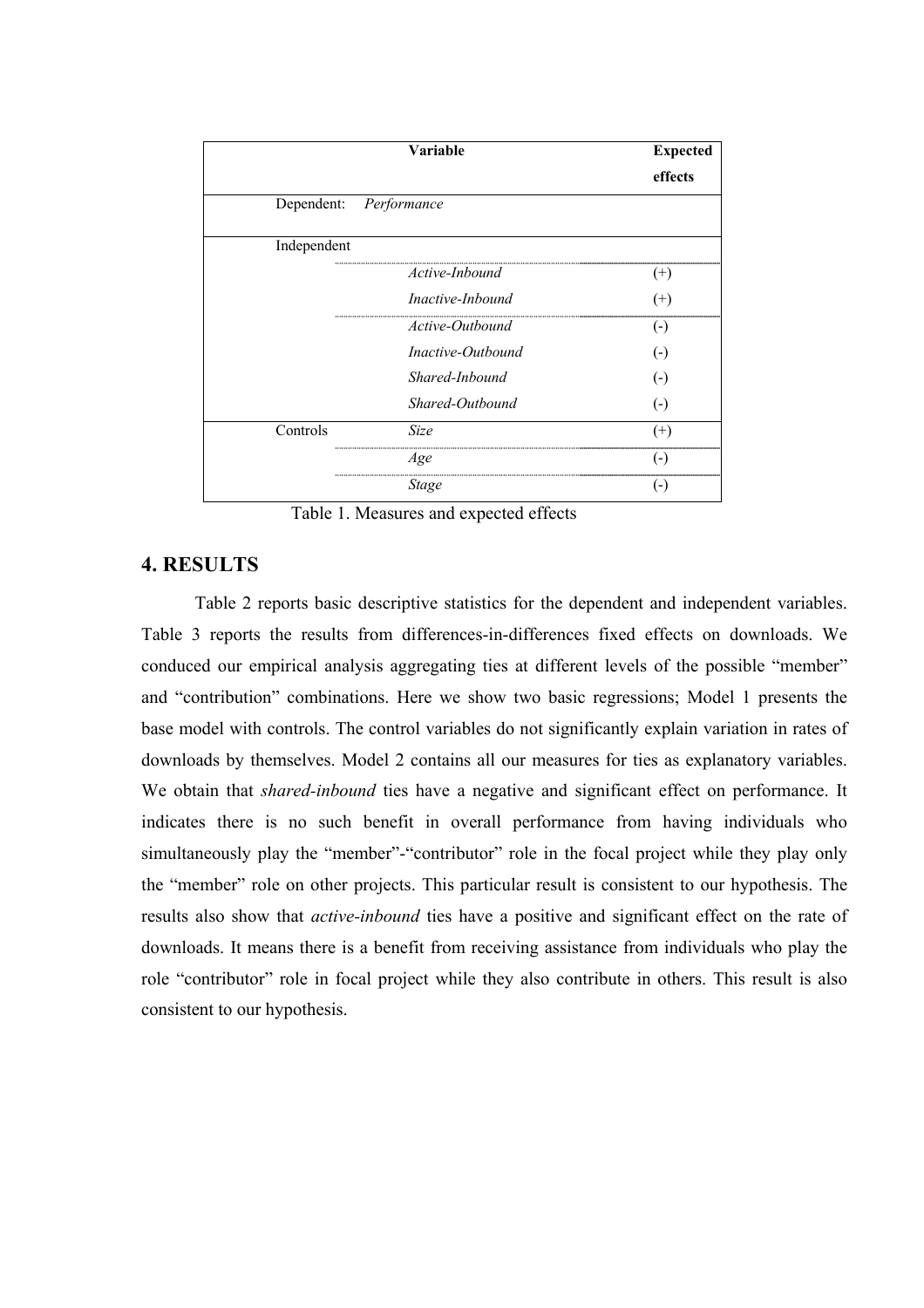| Variation in:            | Mean   | Std. Dev. | Min           | Max.       |  |
|--------------------------|--------|-----------|---------------|------------|--|
|                          |        |           |               |            |  |
| Downloads                |        |           |               |            |  |
|                          | 20.819 | 5004.585  | $-468651.500$ | 463422.500 |  |
| Share-inbound            |        |           |               |            |  |
|                          | 0.002  | 0.157     | $-3.089$      | 15.547     |  |
| Active-inbound           |        |           |               |            |  |
|                          | 0.005  | 0.095     | $-3.995$      | 7.277      |  |
| Inactive-inbound         |        |           |               |            |  |
|                          | 0.010  | 0.209     | $-8.444$      | 14.738     |  |
| Shared-outbound          |        |           |               |            |  |
|                          | 0.004  | 0.073     | $-1.178$      | 5.458      |  |
| Active-outbound          |        |           |               |            |  |
|                          | 0.003  | 0.063     | $-3.270$      | 3.003      |  |
| <i>Inactive-outbound</i> |        |           |               |            |  |
|                          | 0.000  | 0.000     | 0.000         | 0.000      |  |
| Size                     |        |           |               |            |  |
|                          | 0.007  | 0.175     | $-8.618$      | 10.279     |  |

Table 2 Basic descriptive statistics

In Model 2, we observe *inactive-inbound* ties have a positive effect, meaning that focal project benefits from those "contributors" if they are just "members" in other projects. Meanwhile, *shared-outbound* ties a significant and strong negative effect on rate of downloads, it may mean that individuals that play the "member/contributor" role on focal project while they contribute to other projects distract resources and attention to focal project. These results confirm our hypothesis on shared knowledge inbound and outbound the focal project. The *activeoutbound* ties show a surprising positive and significant effect; it means the focal project benefits from individuals who play the "member" role while they are "contributors" outside. Despite this result contradicts the theory and our expectations it may imply that those individuals attract the attention of other individuals because they create a good reputation on other projects. We should notice that an *active-outbound* tie for focal project means an *inactive-inbound* for other projects that we show they are beneficial too. The *inactive-outbound* ties dropped out from our regression, as this variable does not show variation over time. It means there is a fixed load of individuals who consistently do not contribute to any project.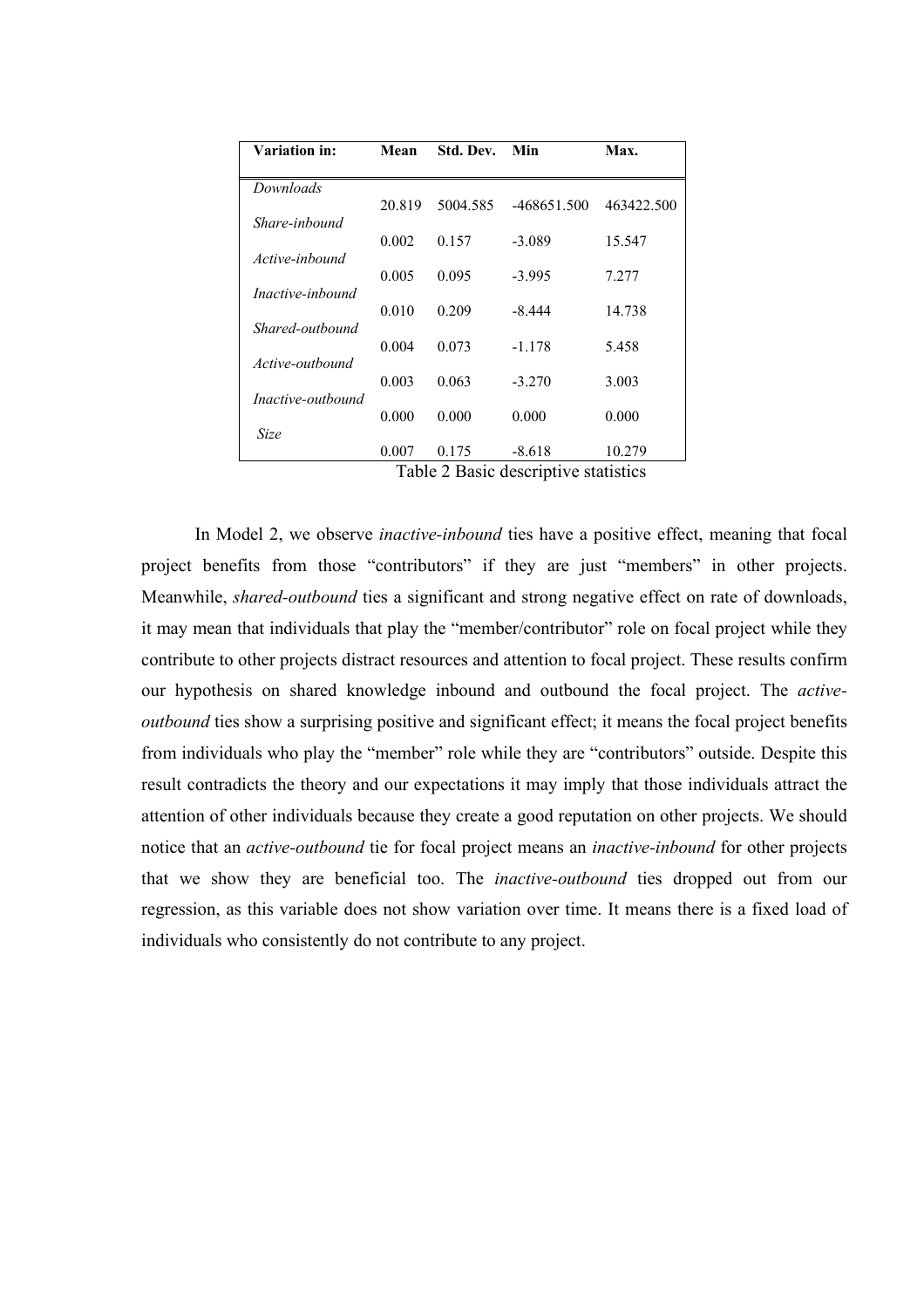| Dependent variable:  | (1)                   |       | (2)         |     |  |  |  |
|----------------------|-----------------------|-------|-------------|-----|--|--|--|
| Performance          |                       |       |             |     |  |  |  |
| Share-inbound        |                       |       | $-795.161$  | *** |  |  |  |
|                      |                       |       | 0.000       |     |  |  |  |
| Active-inbound       |                       |       | 3309.617    | *** |  |  |  |
|                      |                       |       | 0.000       |     |  |  |  |
| Inactive-inbound     |                       |       | 536.851     | *** |  |  |  |
|                      |                       |       | 0.002       |     |  |  |  |
| Shared-outbound      |                       |       | $-1388.266$ | *** |  |  |  |
|                      |                       |       | 0.002       |     |  |  |  |
| Active-outbound      |                       |       | 2114.120    | *** |  |  |  |
|                      |                       |       | 0.000       |     |  |  |  |
| Inactive-outbound    |                       |       |             |     |  |  |  |
|                      |                       |       |             |     |  |  |  |
| Size                 | 227.829               |       | 61.482      |     |  |  |  |
|                      | 0.329                 |       | 0.767       |     |  |  |  |
| AGE                  | $-29.841$             |       | 48.125      |     |  |  |  |
|                      | 0.663                 |       | 0.425       |     |  |  |  |
| <b>STAGE</b>         | $-5224.484$           |       | $-6018.581$ |     |  |  |  |
|                      | 0.035                 | $***$ | 0.005       | *** |  |  |  |
| controls included    |                       |       |             |     |  |  |  |
| $\overline{F}$       | 0.40                  |       | 10.810      |     |  |  |  |
| P>F                  | 0.976                 |       | 0.000       |     |  |  |  |
| ** significant at 5% | *** significant at 1% |       |             |     |  |  |  |

Table 3 Results from differences-in-differences fixed effects regressions.

## **5. Discussion and Implications for Future Research.**

Social capital, generally defined as the actual and potential resources embedded in relationships among actors, is an important predictor of group and organizational performance (Adler and Kwon, 2002; Bourdieu, 1986; Leana and Van Buren, 1999; Nahapiet and Ghoshal, 1998). The structural dimension of social capital focuses on the nature and strength of relationships, and the communication flows in which individuals and organizations are embedded. The advantages ascribed to social capital include better group communication, more efficient collective action, enhanced stocks and use of intellectual capital, and better access to resources.

The structural dimension of social capital also reveals that it cannot be detached from social networks. Thus, a network of OSS projects is a fertile ground to test and support the sources of social capital. Contributions to projects are the sole mean to development and success, but their patterns differ widely across OSS projects; some projects attract a large number of contributors while others do not. There are projects in which most of the advances come from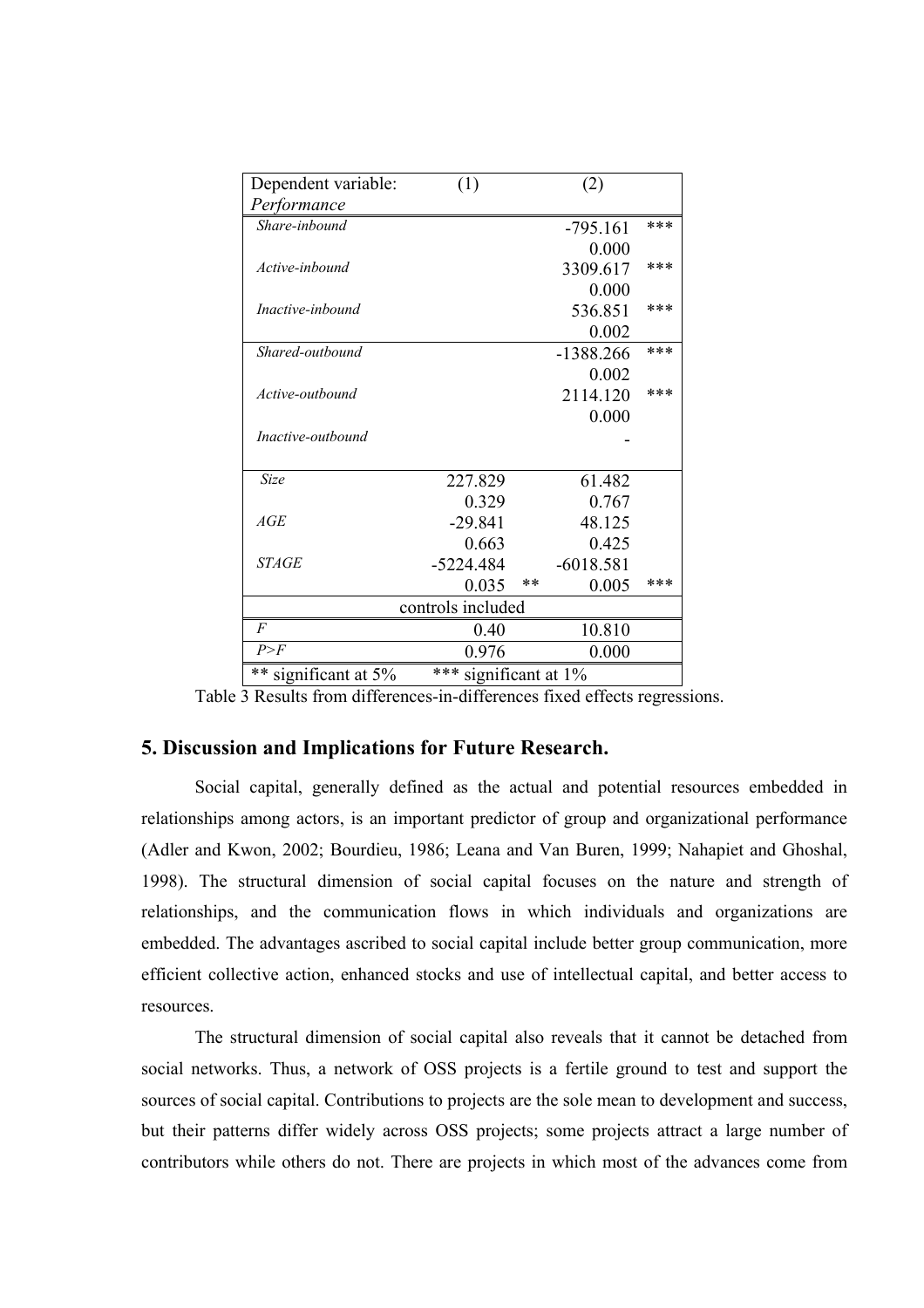the voluntary contributions of their own members, while others rely on contributions from actors initially assigned to other projects. Then, an asymmetric network structure is likely to emerge. Ties between OSS projects represent the network structure, and therefore they are able to indicate differential levels of social capital.

We identified social capital in the terms of the social network of OSS as the number of ties generated through members and contributors and the role they play by solving programming gaps in both focal and other projects.

In this research, the straightforward outcome is empirical evidence concerning the sources of social capital and its uneven distribution throughout the network, by identifying paths of communication across different projects. Moreover, we provide theoretical counterarguments to a social capital theory where underlies the main assumption about reciprocity as a condition for social capital, and provide empirical support that explains asymmetries play an important role if the purpose is to improve knowledge base and performance. Explicitly, we find that redundant ties representing resources of information not only do not contribute to performance but hamper it. We also find that knowledge and skills received through inbound ties lead to superior performance, whereas providing knowledge and skills to other projects is beneficial to own performance, only if individuals play an active role as contributors in other projects beyond pure membership.

The core of our contribution relies on the measurement and identification of asymmetric paths for the exchange of knowledge. Traditional social capital studies only look at the total number of ties an individual or organization has, regardless of the direction of knowledge flows. As our own results show, this measurement supports the generalized reciprocity exchange theory, therefore, on the aim of finding significant sources of social capital, it emerges the necessity for accounting differences in investment strategies or knowledge exchanges that complement the stock of capital.

However, one of the main limitations of the present study is we do not measure the quality of the exchange, but only its direction. While we know inbound ties provide new knowledge and improve performance, we do not know anything about the quality of that knowledge. Thus, a project may need to tie to a broad collection of projects because of the poor quality of inbound contributions. Equally, in the case of outbound knowledge, we could assume the contributions of project members make them visible to the network, but we do not know how valuable their contribution is for others. Neither do we account for modularity of the project; a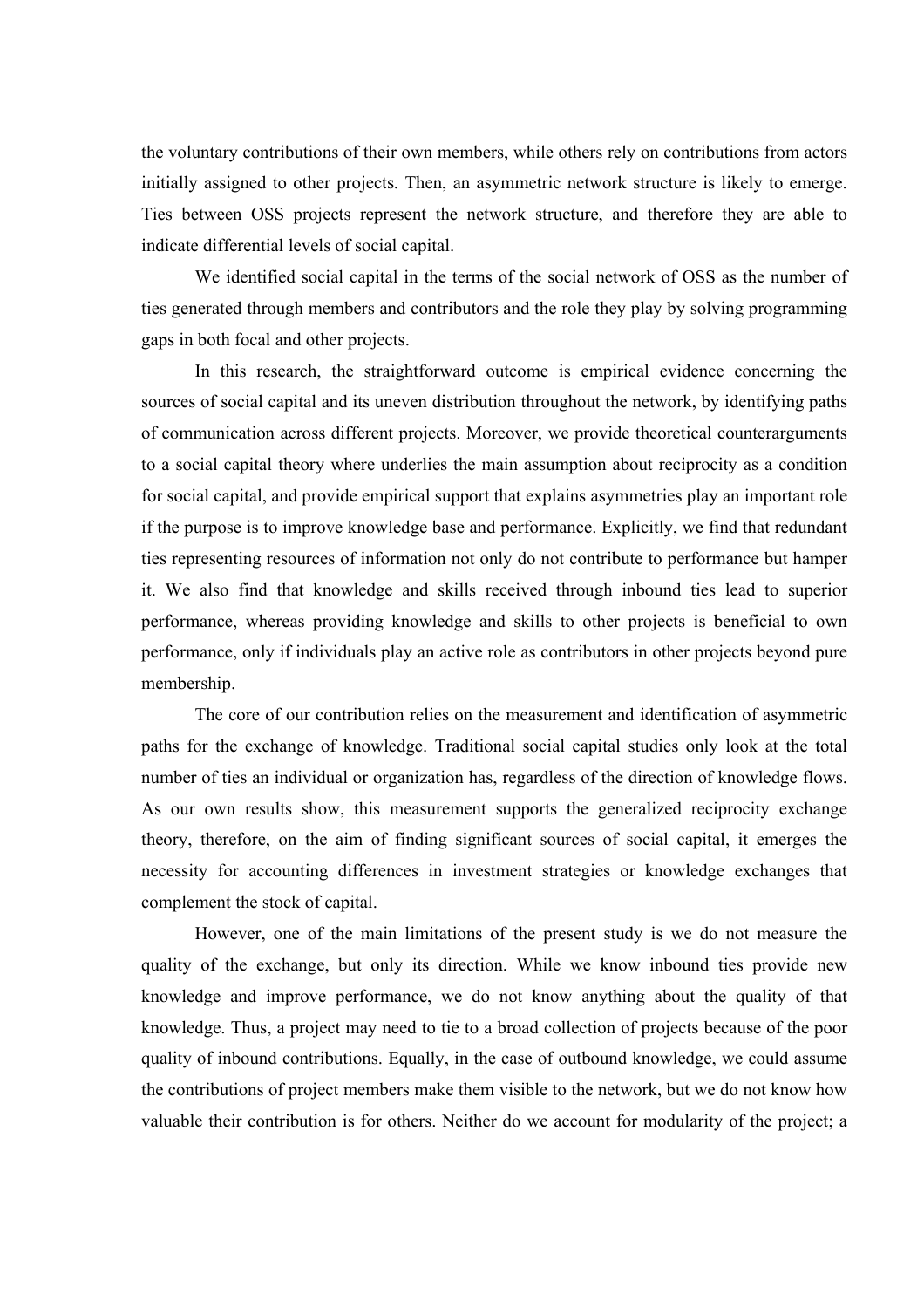project with plenty of modules is more attractive to programmers because they clearly identify tasks and goals (Baldwin and Clark, 2006).

Another drawback relies on our lack for linking the different roles played by contributors and the type of ties they create. We claimed the presence of skills' complementarities [that should be positively associated to project performance] in networks of cooperation across OSS projects; nevertheless, we do not measure complementarities but assume they occur through ties. Different participants perform different roles that facilitate the rapid change and creation of stable releases, including testing, contributing new changes, coordinating releases, and maintaining documentation. An important aspect of the collaborative approach is to help individuals to find tasks in which they can better apply and exploit their talents. Moreover, selfselection and voluntary participation help projects to reach the required level of complementary skills, which we were unable to include in our analysis.

We foresee a promising vein on research about social capital and OSS networks, as they show a symbiotic environment. Research on social capital will nurture from findings derived from the study of open source software networks; meanwhile our understanding of open source software phenomenon enriches with a deep consciousness on the exchange processes for the creation of a valuable stock of social capital.

## **6. References**

Adler, P.S., Kwon S., 2002, Social Capital: Prospects for a New Concept, *The Academy of Management Review*, 21(1):17–40.

Ahuja, G., 2000, Collaboration Networks, Structural Holes, and Innovation: A Longitudinal Study, A*dministrative Science Quarterly*, 45(3):425–455.

Allen, T., 1977, *Managing the Flow of Technology. Technology transfer and the Dissemination of Technological Information Within the R&D Organization,* Cambridge, MA, MIT Press.

Baldwin, C.Y., Clark, K.B., 2006, The Architecture of Participation: Does Code Architecture Mitigate Free Riding in the Open Source Development Model?, *Management Science*, 52(7):1116–1127.

Bergquist M, Ljungberg, J., 2001, The Power of gifts: organizing social relationships in open source communities, *Information Systems Journal*, 11 (4):305–320.

Borgatti, S. P. and Foster, P.C., 2003, The Network Paradigm in Organizational Research: A Review and Typology, *Journal of Management*, 29 (6):991–1013.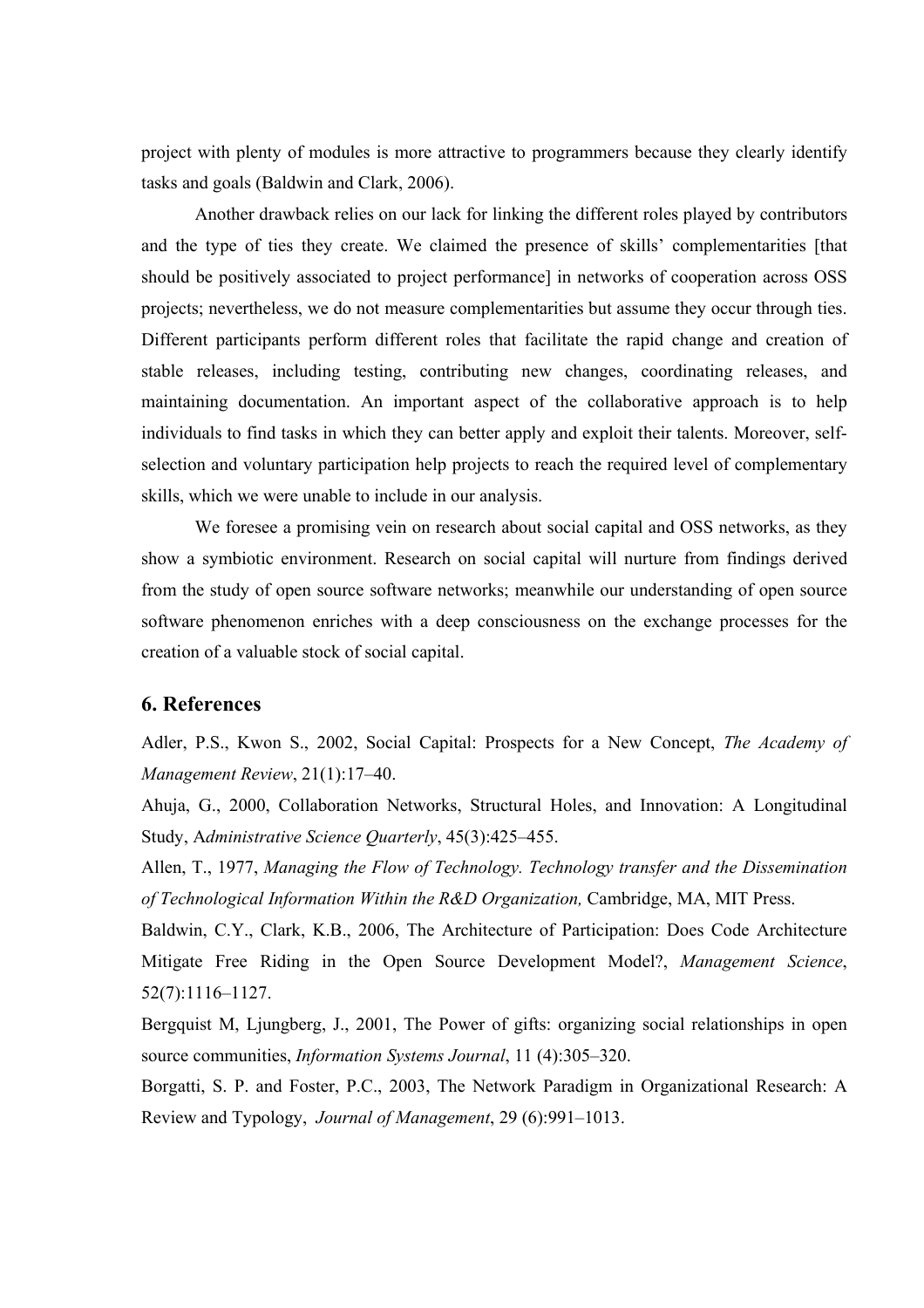Bourdieu, P., 1983, "Forms of Capital", In J.G. Richardson, *Handbook for Theory and Research for the Sociology of Education*, New York, Greenwood Press**:** 241–258.

Browning, C.R; Feinberg, S.L.; Wallace D; Cagney, K.A., 2006, Neighborhood Social Processes, Physical Conditions and Disaster-Related Mortality: The Case of the 1995 Chicago Heat Wave, *American Sociological Review,* 71 (8):661–678.

Burt, R.S., 1992, *Structural Holes: The Social Structure of Competition*. Harvard University Press, Cambridge, MA.

Burt, R.S., 1997, The contingent value of social capital, *Administrative Science Quarterly*, 42(2):339–365.

Burt, R.S.,2000, "The network structure of social capital", in B.M. Staw and R.I. Sutton: *Research on Organizational Behavior*, Amsterdam, London and New York, Elsevier Science JAI: 345–423.

Cohen, D. Zhou, 1991, Status Processes in Enduring Work Groups. *American Sociological Review* 56(2):179–188.

Coleman, J.S., 1988, Social Capital in the Creation of Human Capital, *American Journal of Sociology* 94: S95–S120.

Coleman, J.S.,1990, *Foundations of Social Theory*. Harvard University Press, Cambridge, MA.

Christley, S. and Madey, G, 2005,*"Collection of Activity Data for SourceForge Projects"*, Technical Report: TR-2005-15, Dept. of Computer Science and Engineering, University of Notre Dame, Notre Dame, IN.

Crowston, K., Annabi, H, Howison, J., 2003, *"Defining Open Source Software Project Success"* 24<sup>th</sup> International Conference on Information Systems, http://opensource.mit.edu/papers/crowstonannabihowison.pdf

DiBona, C., Ockman, S., Stone, M., Eds., 1999, *Open Sources: Voices from the Open Source Revolution*. Sebastopol, CA, O'Reilly & Associates.

 Dyer, J. H., Singh, H., 1998. The relational view: Cooperative strategies and sources of interorganizational competitive advantage. *Academy of Management Review*, 23(4):660–679.

Ekeh, P.P, 1974, *Social Exchange theory: The Two Traditions*, Cambridge, MA: Harvard University Press.

Galaskiewicz, J., Burt, R.S., 1991, Interorganizational contagion in corporate philantropy, *Administrative Science Quarterly*, 36(1):88–105.

Glaeser, E.L., Laibson, D., Sacerdote, B, 2000, The economic approach to social capital, *National Bureau of Economic Research,* Working Paper 7728.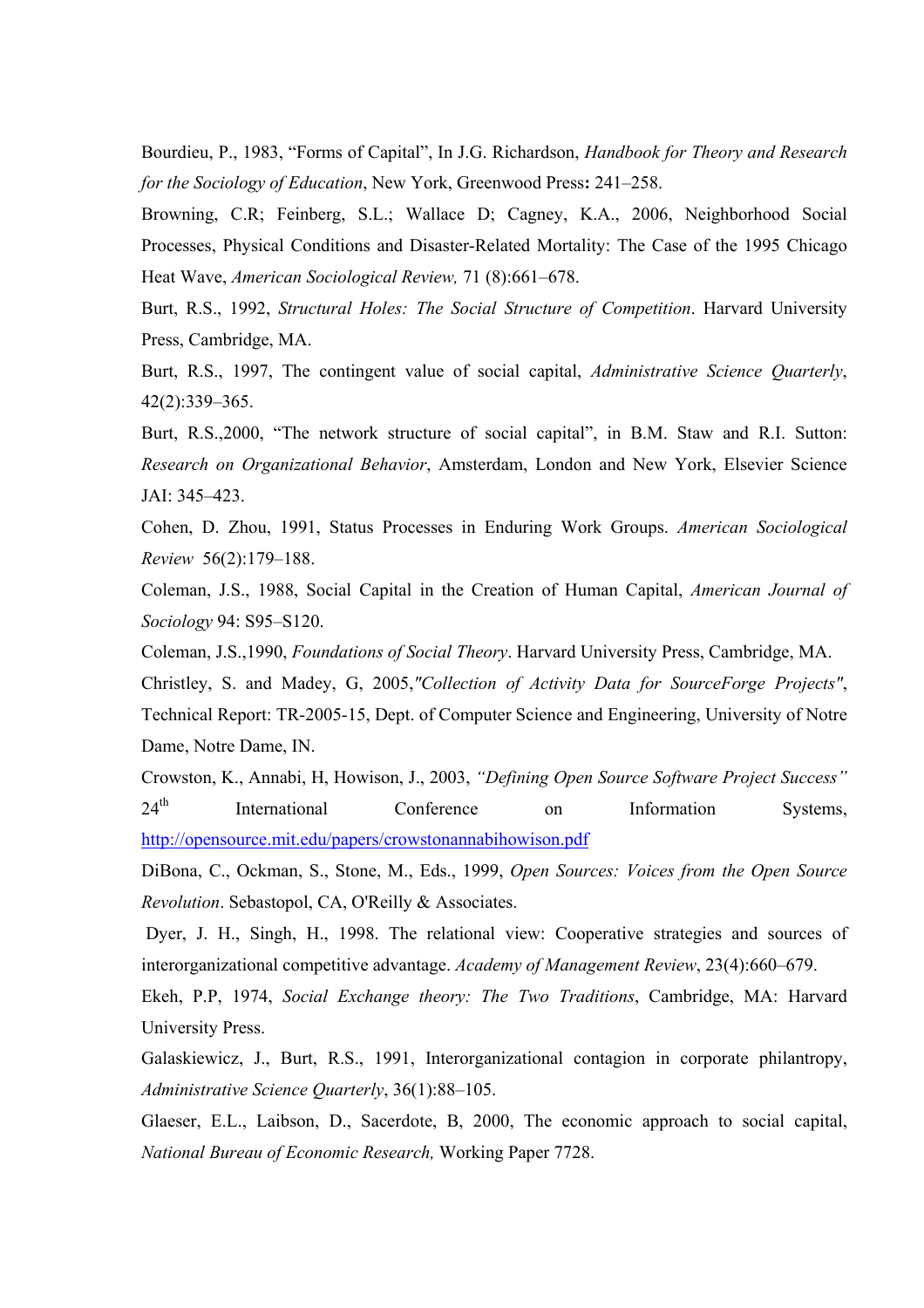Granovetter, M., 1973, The Strength of Weak Ties. *The American Journal of Sociology*. 78(6):1360–1380.

Granovetter, M., 1985, Economic Action and Social Structure: The Problemm of Embeddedness, *The American Journal of Sociology,* 91(3):481–510.

Hansen, M., 1999, The search-transfer problem: Ther role of weak ties in sharing knowledge across organization subunits, *Administrative Science Quarterly*, 44(1):82–119.

Hargens, L.L., 2000, Using the literature: Reference networks, reference contexts, and the social structure of scholarship, *American Sociological Review*, 65(6):846–897.

Kawachi, I; Kennedy, B.P.; Lochner, K; Prothrow-Stith, D., 1997, Social Capital, income inequality, and mortality, *American Journal of Public Health*, 87(9):1491–1499.

Knack, S; Keefer, P., 1997, Does social capital have an economic payoff? A cross-country invertigation. *The Quarterly Journal of Economics*, 112 (4):1251–1289.

Koka, B., Prescott, J., 2002, Strategic alliances as social capital: A multidimensional view, *Strategic Management Journal*, 23(9):795–816.

Kogut, B., 2000, The network as knowledge: generative rules and the emergence of structure, *Strategic Management Journal,* 21(3):405–425.

Kollock, P., 1994, The emercenge of exchange structures: An experimental study of uncertainty, comitment, and trust, *The American Journal of Sociology*, 100(2):313–346.

Krackhardt, D, 1992, 'The strength of strong ties: The importance of philos in organizations', in N. Nohria, and R.G. Eccles (eds.), Networks and Organizations, Boston, MA, Harvard University Press.

Lakhani K.R., von Hippel, E., 2003, How open source software works: "Free" user-to-user assistance, Research Policy, 32(6):923–943.

Lakhani, K.R., Wolf, B., 2005, "Why Hackers Do What They Do: Understanding Motivation and Effort in Free/ Open Source Software Projects", in J. Feller, B. Fitzgerald, S. Hissam, and K.R. Lakhani (eds.), *Perspectives on Free and Open Source Software*, Cambridge, MA: MIT Press.

Larson, A., 1992, Network Dyads in Entrepreneurial Settings: A Study of the Governance of Exchange Relationships, *Administrative Science Quarterly*, 37 (1):76–104.

Lerner, J., Tirole, J., 2001, The open source movement: Key research questions, *European Economic Review*, 45(4):819–826.

Lerner, J., Tirole, J., 2002, Some simple economics of open source, *The Journal of Industrial Economics*, 50(2):197–234.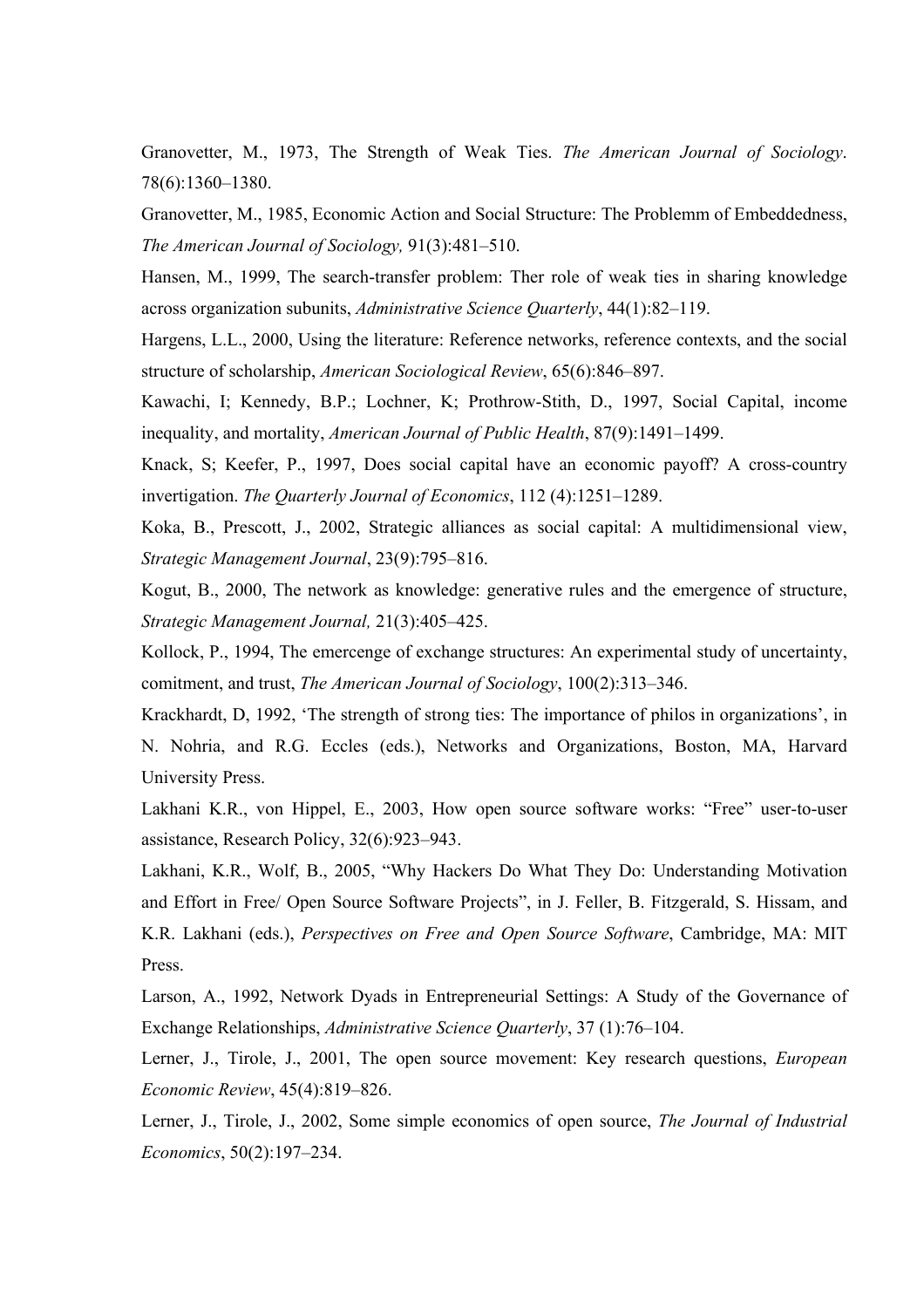Leana, C., Van Buren, H.J.III., 1999, Organizational Social Capital and Employment Practices, *The Academy of Management Review*, 24(3):538–555

Lin, N., 1999, Building a Network Theory of Social Capital, *Connections*, 22(1):28–51.

Long, Y., 2006, Social structure, knowledge sharing, and project performance in open source software development. Dissertation project The University of Nebraska- Lincoln.

McKelvey, M., 2001, Internet Entrepreneurship: Linux and the Dynamics of Open Source Software, *Centre for Research on Innovation and Competition*, Discussion Paper No. 44, Manchester.

Mehra, A., Dixon, A.L., Brass, D.J., Robertson, B., 2006, The Social Network Ties of Group Leaders: Implications for Group Performance and Leader Reputation, *Organization Science,*  17(1):64–79.

Miguel, E; Gertler, Paul, Levine, D.I., 2005, Does Social Capital Promote Industrialization? Evidence from a Rapid Industrializer, *The Review of Economics and Statistics*; 87(4):754–762.

Nahapiet, J., Ghoshal, S., 1998, Social Capital, Intellectual Capital, and the Organizational Advantage, *Academy of Management Review* 23(2):242–266.

Oh, H.; Chung, M; Labianca, G., 2004, Group Social Capital and Group Effectiveness: The Role of Informal Socializing Ties. *Academy of Management Journal*, 47(6):860–875.

Oh, H.; Labianca, G; Chung, M.A., 2006, Multilevel Model of Group Social Capital. *The Academy of Management Review*, 31(3), 569–582.

Olson, M, 1965, *The Logic of Collective Action*, Cambridge, MA: Harvard University Press.

Owen-Smith, J, Powel, W.W., 2004, Knowledge Networks as Channels and Conduits: The Effects of Spillovers in the Boston Biotechnology Community, *Organization Science*, 15(1):5– 22.

Pelled, LH, 1996, Demographic diversity, conflict and work group outcomes: An intervening process theory, *Organization Science*, 7(6):615–632.

Portes, A., 1998, Social capital: Its origins and applications in modern sociology. *Annual Review of Sociology*, 24 1–24.

Powell, W.W., 1990, Neither Market Nor Hierarchy: Network Forms of Organization. *Research in Organizational Behavior. 12:295*–*336.* 

 Putnam, R. D., 1995, "Bowling Alone: America's Declining Social Capital." *Journal of Democracy* 6(1): 65-78.

Raymond, E. S., 1999, *The Cathedral & The Bazaar: Musings on Linux and Open Source by an Accidental Revolutionary*. Sebastopol, CA, O'Reilly & Associates.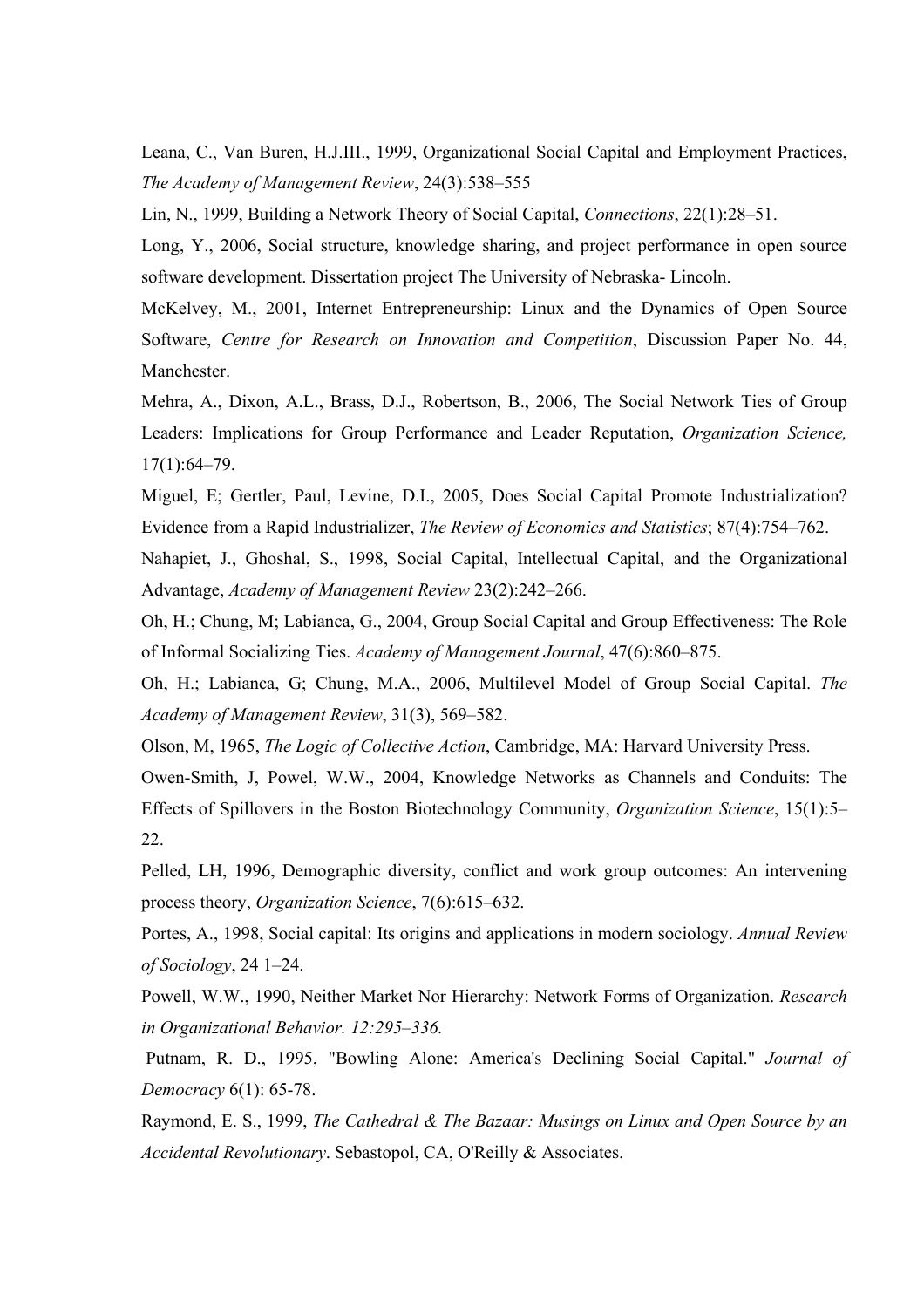Raymond, E. S., Young, B., 2001,. *The Cathedral and the Bazaar: Musings on Linux and Open Source by an Accidental Revolutionary*. Sebastopol, CA, O'Reilly & Associates. Scharff, E. D., 2002, *Open Source: A Conceptual Framework for Collaborative Artifact and Knowledge Construction*, Ph.D. Dissertation, Department of Computer Science, University of Colorado, Boulder, CO.

Sorenson, O., Rivkin, J.W., Fleeming, L., 2002, Complexity, Networks and Knowledge Flow. *SSRN Paper Series*, id310001.

Sutton, J. 1997, Gibrat's Legacy, *Journal of Economic Literature*, XXXV: 40–59.

Takahshi, N., 2000, The emergence of generalized exchange, *The American Journal of Sociology*, 105 (4):1105–1135.

Tsai, W., Ghoshal, S., 1998, Social Capital and Value Creation: The Role of Intrafirm Networks, *The Academy of Management Journal,* 41(4):464-476.

Uzzi, B., 1996, The Sources and Consequences of Embeddedness for the Economic Performance of Organizations: The Network Effect, *American Sociological Review*, 61(4):674–699.

Uzzi, B.,1997, Social Structure and Competition in Interfirm Networks: The Paradox of Embeddedness, *Administrative Science Quarterly*, 42(1): 35–68.

Wellman, B., Wortley, S., 1990, Different Strokes from Different Folks: Community Ties and Social Support, *The American Journal of Sociology*, 96(3):558–588.

Woolcock, M., 1998, Social Capital and Economic Development: Toward a theoretical synthesis and policy framework, *Theory and Society*, 27(2): 151–208.

Yakubovich, V. 2005, Weak Ties, Information, and InfluenceHow Workers Find Jobs in a Local Russian Labor Market. *American Sociological Review*, 70(3):408–422.